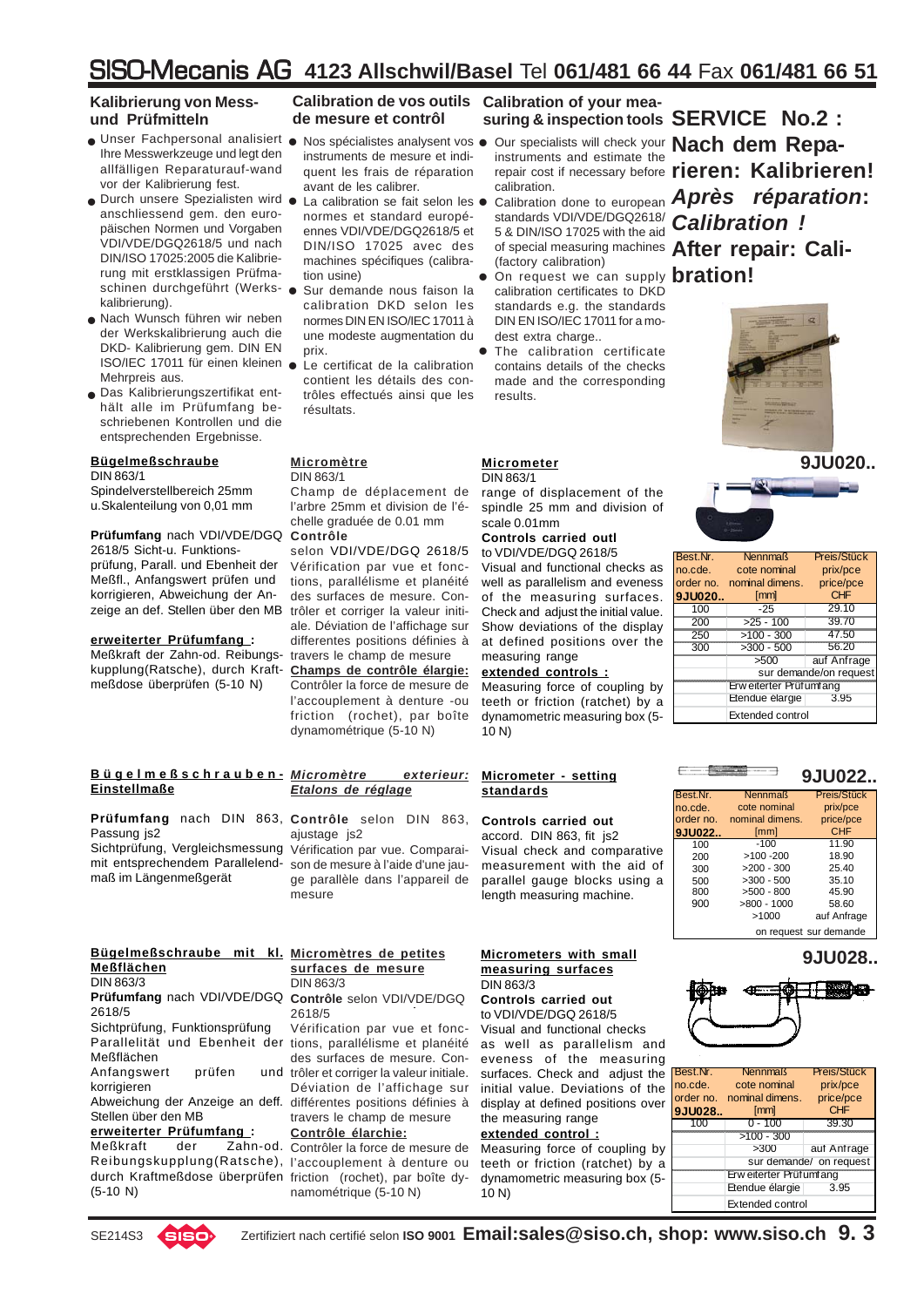



| Best.Nr.  | <b>Nennmaß</b>          | Preis/Stück |
|-----------|-------------------------|-------------|
| no.cde.   | cote nominal            | prix/pce    |
| order no. | nominal dimens.         | price/pce   |
| 9JU030    | [mm]                    | CHF         |
| 100       | $0 - 25$                | 29.10       |
|           | $>25 - 100$             | auf Anfrage |
|           | $>100 - 300$            | sur demande |
|           | >300                    | on request  |
|           | Erweiterter Prüfumfang  |             |
|           | Etendue élargie         | 5.05        |
|           | <b>Extended control</b> |             |



| <b>Nennmaß</b>          | Preis/Stück |  |
|-------------------------|-------------|--|
| cote nominal            | prix/pce    |  |
| nominal dimens.         | price/pce   |  |
| [mm]                    | <b>CHF</b>  |  |
| $0 - 25$                | 27.70       |  |
| $>25 - 100$             | 37.85       |  |
| $>100 - 300$            | 45.20       |  |
| >300                    | auf Anfrage |  |
| sur demande/ on request |             |  |
| Erweiterter Prüfumfang  |             |  |
| Etendue élargie         | 5.05        |  |
| <b>Extended control</b> |             |  |



| <b>Nennmaß</b>         | Preis/Stück             |  |
|------------------------|-------------------------|--|
| cote nominal           | prix/pce                |  |
| nominal dimens.        | price/pce               |  |
| [mm]                   | <b>CHF</b>              |  |
| $-100$                 | 34.40                   |  |
| $>100 - 200$           | 37.40                   |  |
| $>200 - 400$           | 53.85                   |  |
| $>400 - 600$           | 66.35                   |  |
| $>600 - 1000$          | 82.25                   |  |
| >1000                  | auf Anfrage             |  |
|                        | sur demande/ on request |  |
| Erweiterter Prüfumfang |                         |  |
| Etendue élargie        | 5.05                    |  |
| Extended control       |                         |  |
|                        |                         |  |
| <b>Nennmaß</b>         | Preis/Stück             |  |
| cote nominal           | prix/pce                |  |
| nominal dimens.        | price/pce               |  |
| [mm]                   | CHF                     |  |

### **9JU080..**



-100 17.95

| Best.Nr.                | <b>Nennmaß</b>         | Preis/Stück |  |
|-------------------------|------------------------|-------------|--|
| no.cde.                 | cote nominal           | prix/pce    |  |
| order no.               | nominal dimens.        | price/pce   |  |
| 9JU080                  | [mm]                   | <b>CHF</b>  |  |
| 100                     | $-25$                  | 31.40       |  |
|                         | $>25 - 200$            | 39.30       |  |
|                         | $>200 - 500$           | 59.00       |  |
|                         | Erweiterter Prüfumfang |             |  |
| Etendue élargie<br>5.80 |                        |             |  |
|                         | Extended control       |             |  |

### **9JU085..**

| Best.Nr.  | <b>Nennmaß</b>  | Preis/Stück |
|-----------|-----------------|-------------|
| no.cde.   | cote nominal    | prix/pce    |
| order no. | nominal dimens. | price/pce   |
| 9.JU085   | [mm]            | <b>CHF</b>  |
| 100       | alle/tous/all   | 47 20       |

**CELER STEER** 

**Bügelmeßschraube mit gr. Meßflächen** DIN 863/3

### **Prüfumfang** nach VDI/VDE/ DGQ 2618/5

Sichtprüfung, Funktionsprüfung Parallelität und Ebenheit d.Messflächen, Anfangswert prüfen und korrigieren, Abweichung der initiale. Déviation de l'affichage and adjust the initial value. Show Anzeige an def. Stellen über den sur differentes positions définies deviations of the display at defined MB

### **erweiterter Prüfumfang :**

Meßkraft der Zahn-od. Reibungsbungskupplung(Ratsche), durch Kraftmeßdose überprüfen (5-10 N)

#### **Bügelmeßschraube für Zahnweitenmess.** DIN 863/3

**Prüfumfang** nach VDI/VDE/ DGQ 2618/5

Sichtprüfung, Funktionsprüfung Parallelität und Ebenheit d. Meßflächen, Anfangswert prüfen u. korrigieren, Abweichung d. Anzeige an def.Stellen über d. MB

### **erweiterter Prüfumfang :**

Meßkraft d. Zahn-od. Reibungskupplung (Ratsche) durch Kraftmeßdose überprüfen (5-10 N)

#### **Bügelmeßschraube mit auswechselbarem Amboß** DIN 863/3

**Prüfumfang** nach VDI/VDE/ DGQ 2618/5

Sichtprüfung, Funktionsprüfung Parallelität und Ebenheit d. Meßflächen, Anfangswert prüfen und korrigieren, Abweichung der nitiale. Déviation de l'affichage Anzeige an def. Stellen über den s. differentes positions défini-MB

### **erweiterter Prüfumfang :**

Meßkraft d. Zahn-od. Reibungskupplung(Ratsche), durch Kraftmeßdose überprüfen (5-10 N)

### **Auswechselbarer Amboß**

#### **Bügelmeßschraube für Gewindemessungen** DIN 863/3

**Prüfumfang** nach VDI/VDE/ DGQ 2618/5, Sichtprüfung, Funktionsprüfung,Anfangswert prüfen und korrigieren, Abweichung der Anzeige an def. Stellen über den MB

### **Erweiterter Prüfumfang :**

Meßkraft d. Zahn-od. Reibungskupplung(Ratsche), d.Kraftmeßdose überprüfen (5-10 N)

#### **Gewindemeßeinsatz** DIN 863

**Prüfumfang** nach **DIN 863** Sichtprüfung, Ermittlung Ist-Maß Flankenwinkel am Meßeinsatzpaar (Kimme und Korn)

**Micromètre à grandes touches** DIN 863/3

**Micrometer with big measuring faces** DIN 863/1

**Contrôle** selon VDI/VDE/DGQ **Controls carried out** to VDI/ 2618/5 Vérification par vue et VDE/DGQ 2618/5

fonctions, parallélisme et planéité Visual and functional checks as à travers le champ de mesure

### **Contrôle élarchie:**

Contrôler la force de mesure de **extended controls :** namométrique (5-10 N)

### **Micromètres p. denture d'engrenage** DIN 863/3

**Contrôle** selon VDI/VDE/DGQ **Controls carried out** VDI/ 2618/5 Vérification par vue et VDE/DGQ 2618/5. Visual and des surfaces de mesure. Con-rallelism and eveness of the trôler et corriger la valeur initiale. measuring surfaces. Check & travers le champ de mesure

### **Contrôle élarchie:**

Contrôler la force de mesure de Measuring force of coupling by métrique (5-10 N)

#### **Micromètres avec enclumes interchangeables** DIN 863/3

**Contrôle** selon VDI/VDE/DGQ 2618/5, vérification par vue et fonctions, parallélisme et planéité d. surfaces de mesure. Contrôler et corriger la valeur ies à travers le champ de mesure

### **Contrôle élarchie:**

Contrôler la force de mesure de Measuring force of coupling by mométrique (5-10 N)

### **Enclumes interchangeables**

#### **Micromètres pour la mesu-Micrometer for thread meare des filetages** DIN 863/3 **Contrôle** sel. VDI/VDE/DGQ

2618/5, Vérification p. vue et fonctions, parallélisme et planéité d. surfaces de mesure. Contrôler et corriger la valeur initiale. Déviation de l'affichage s. differentes positions définies à travers le champ de mesure **Contrôle élarchie:**

mométrique (5-10 N)

### **Touches de mesure interchangeable** DIN863

**Contrôle** Verification par vue, mesurer la valeur actuelle de l'angle de profile de la paire de touches de mesure

des surfaces de mesure. well as parallelism and eveness Contrôle et corriger la valeur of the measuring surfaces. Check positions over the measuring range

l'accouplement à denture ou Measuring force of coupling by friction (rochet), par boîte dy-teeth or friction (ratchet) by a dynamometric measuring box (5- 10 N)

### **Micrometer for gear pitch measurement** DIN 863/3

fonctions, parallélisme et planéité functional checks as well as pa-Déviation de l'affichage sur adjust the initial value. Show dedifferentes positions définies à viations of the display at defined positions over the measuring range

### **extended controls :**

l'accouplement à denture ou fri-teeth or friction (ratchet) by a ction (rochet), par boîte dynamo-dynamometric measuring box (5- 10 N)

#### **Micrometer with interchangeable anvils** DIN 863/3

**Controls carried out** to VDI/ VDE/DGQ 2618/5. Visual & functional checks as well as parallelism and eveness of the measuring surfaces. Check & adjust the initial value. Show deviations of the display at defined positions over the measuring range

### **extended controls :**

l'accouplement à denture ou teeth or friction (ratchet) by a friction (rochet), par boîte dyna-dynamometric measuring box (5-10 N)

### **Interchangeable anvils**

### **surement** DIN 863/3

**Controls carried out** to VDI/ VDE/DGQ 2618/5. Visual & functional checks as well as parallelism and eveness of the measuring surfaces. Check & adjust the initial value. Show deviations of the display at defined positions over the measuring range

### **extended controls :**

Contrôler la force de mesure de Measuring force of coupling by l'accouplement à denture ou teeth or friction (ratchet) by a friction (rochet), par boîte dyna-dynamometric measuring box (5-10 N)

#### **Sets of thread inserts** DIN 863

**Control carried out** to DIN 863. Visual checks, measurement of the actual value of the flank angles on each pair of inserts.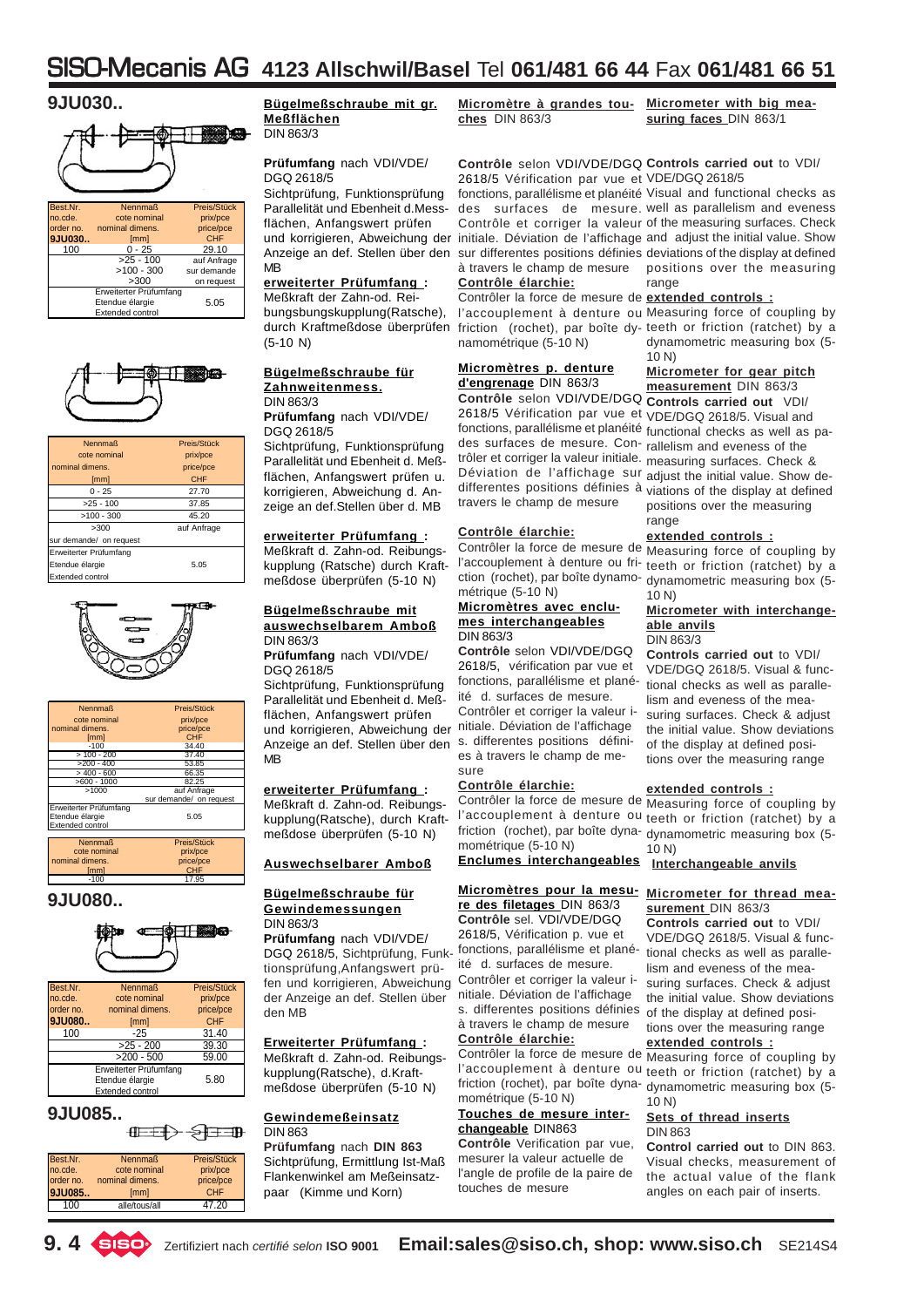**Einstellmaß für Gewinde-Jauges de touches p. micro-Setting standards for screw meßschrauben** DIN 863 **Prüfumfang** nach **DIN 863** Sichtprüfung, Ermittlung Ist-Maß Flankenwinkel an Kimme und Korn, mesurer la valeur actuelle de l'an-Abstandsmaß Kimme/Korn (Einstellmaß)

### **Bügelmeßschraube für Rohr-wanddicken** DIN 863/3

**Prüfumfang** nach VDI/VDE/DGQ 2618/5, Vérification par vue et 2618/5, Sichtprüfung, Funktionsprüfung, Anfangswert prüfen u. korrigieren. Abweichung d. Anzeige an def. Stellen über den MB **Erweiterter Prüfumfang :** Meßkraft d. Zahn-od. Reibungskupplung (Ratsche), d. Kraftmeßdose überprüfen (5-10 N)

#### **Bügelmeßschraube mit Meßuhr** DIN 863/3

**Prüfumfang** nach VDI/VDE/DGQ 2618/5 (ohne Meßuhr) Sichtprüfung, Funktionsprüfung

Parallelität und Ebenheit d. Meßflächen, Anfangswert prüfen u. korrigieren, Abweichung der tes positions définies à travers le Anzeige an def. Stellen über den champ de mesure MB

### **Erweiterter Prüfumfang:**

Meßkraft d. Zahn-od. Reibungskupplung(Ratsche), d.Kraft-l'accouplement à denture ou meßdose überprüfen (5-10 N)

### **zeiger** DIN 863/3

**Prüfumfang** nach VDI/VDE/DGQ 2618/5, Sichtprüfung, Funktionsprüfung,Parallelität und fonctions, parallélisme et planéité Ebenheit der Meßflächen, An-d. surfaces de mesure. Contrôler fangswert prüfen u. korrigieren Abweichung der Anzeige an def. Déviation de l'affichage s. dif-Stellen über den MB

### **Erweiterter Prüfumfang :**

Meßkraft d. Zahn-od. Reibungskupplung(Ratsche), durch Kraftmeßdose überprüfen (5-10 N)

### **Einbau-Meßschraube**

**Prüfumfang** nach VDI/VDE/DGQ 2618/5 Sichtprüfung, Funktionsprüfung, Ebenheit d.Messfläche Abweichung der Anzeige an def. Stellen über den MB

### **Dickenschnellmesser**

2618/11,Sichtprüfung, Funktionsprüfung, Maßabweichung fonctions, planéité d. surfaces der Anzeige, Wiederhol-präzision, Umkehrspanne

### **mètre p. la mesure des filletages** DIN863

**Contrôle** Vérification par vue, gle de profil de la paire de touches angles, distance between the de mesure, distance entre les two inserts involved. deux touches (dimension de réglage)

**Micromètre pour la mesure d. Micrometer for tube wall parois de tubes** DIN 863/3 **Contrôle** selon VDI/VDE/DGQ fonctions. Contrôler et corriger la valeur initiale. Déviation de l'affichage s. différentes positions définies à travers le champ de mesure

### **Contrôle élarchie:**

Contrôler la force de mesure de l'accouplement à denture ou friction (rochet), par boîte dynamométrique (5-10 N)

#### **Micromètre avec compara-Micrometer with an external teur à cadran** DIN 863/3

**Contrôle** selon VDI/VDE/DGQ 2618/5, vérification par vue et fonctions, parallélisme et planéité d. surfaces de mesure. Contrôler et corriger la valeur initiale. Déviation de l'affichage s. différen-

### **Contrôle élarchie:**

Contrôler la force de mesure de friction (rochet), par boîte dynamométrique (5-10 N)

#### **Bügelmeßschraube mit Fein-Micromètre de précision à indicateur** DIN 863/3

**Contrôle** selon VDI/VDE/DGQ 2618/5, Vérification par vue et et corriger la valeur initiale. férentes positions définies à travers le champ de mesure

### **Contrôle élarchie:**

Contrôler la force de mesure de l'accouplement à denture ou friction (rochet), par boîte dynamométrique (5-10 N)

### **Butée micrométrique**

**Contrôle** selon VDI/VDE/DGQ 2618/5, vérification par vue et fonctions, planéité d. surfaces de mesure. Déviation de l'affichage s. différentes positions définies à travers le champ de mesure.

### **Mesureur d'épaisseur rapid**

**Prüfumfang nach** VDI/VDE/DGQ **Contrôle** selon VDI/VDE/DGQ 2618/5, vérification par vue et de mesure. Déviation de l'affichage sur différentes positions positions over the measuring définies à travers le champ de mesure.

**thread micrometers** DIN 863 **Control carried out** to DIN 863. Visual checks, measurement of the actual value of the flank

### **thickness measurement** DIN 863/3

**Controls carried out** to VDI/ VDE/DGQ 2618/5

Visual and functional checks. Control and adjust the initial value. Show deviations of the display at defined positions over the measuring range

### **extended controls :**

Measuring force of coupling by teeth or friction (ratchet) by a dynamometric measuring box (5-  $10 N$ 

### **dial indicator** DIN 863/3

**Controls carried out** to VDI/ VDE/DGQ 2618/5. Visual and functional checks as well as parallelism and eveness of the measuring surfaces. Check & adjust the initial value. Show deviations of the display at defined positions over the measuring range

### **extended controls :**

Measuring force of coupling by teeth or friction (ratchet) by a dynamometric measuring box (5- 10 N)

### **Micrometer with a built in dial indicator** DIN 863/3

**Controls carried out** to VDI/ VDE/DGQ 2618/5. Visual and functional checks as well as parallelism and eveness of the measuring surfaces. Check & adjust the initial value. Show deviations of the display at defined positions over the measuring range

### **extended controls :**

Measuring force of coupling by teeth or friction (ratchet) by a dynamometric measuring box (5-  $10 N$ 

### **Micrometer heads**

**Controls carried out** to VDI/ VDE/DGQ 2618/5. Visual and functional checks as well as eveness of the measuring surfaces. Show deviations of the display at defined positions over the measuring range

### **Rapid thikness gauge**

**Controls carried out** to VDI/ VDE/DGQ 2618/5. Visual and functional checks. Show deviations of the display at defined range









Etwortendue franchmang<br>Etendue élargie 15.05

| <b>Nennmaß</b>          | Preis/Stück |  |
|-------------------------|-------------|--|
| cote nominal            | prix/pce    |  |
| nominal dimens.         | price/pce   |  |
| [mm]                    | <b>CHF</b>  |  |
| -25                     | 47.15       |  |
| $>25 - 100$             | 53.45       |  |
| $>100 - 200$<br>86.05   |             |  |
| >200                    | auf Anfrage |  |
| sur demande/ on request |             |  |
| Erweiterter Prüfumfang  |             |  |
| Etendue élargie         | 5.05        |  |
| <b>Extended control</b> |             |  |
|                         |             |  |

**9JU090..**



| Best. Nr. | <b>Nennmaß</b>          | Preis/Stück |
|-----------|-------------------------|-------------|
| no.cde.   | cote nominal            | prix/pce    |
| order no. | nominal dimens.         | price/pce   |
| 9JU090    | <i>[mm]</i>             | <b>CHF</b>  |
| 025       | $-25$                   | 45.10       |
| 100       | $>25 - 100$             | 50.80       |
|           | $>100 - 200$            | 54.15       |
|           | $>200 - 300$            | 69.80       |
|           | Erweiterter Prüfumfang  |             |
|           | Etendue élargie         | 5.05        |
|           | <b>Extended control</b> |             |



| <b>Nennmaß</b>  | Preis/Stück |
|-----------------|-------------|
| cote nominal    | prix/pce    |
| nominal dimens. | price/pce   |
| [mm]            | CHF         |
| alle/tous.all   | 44.10       |



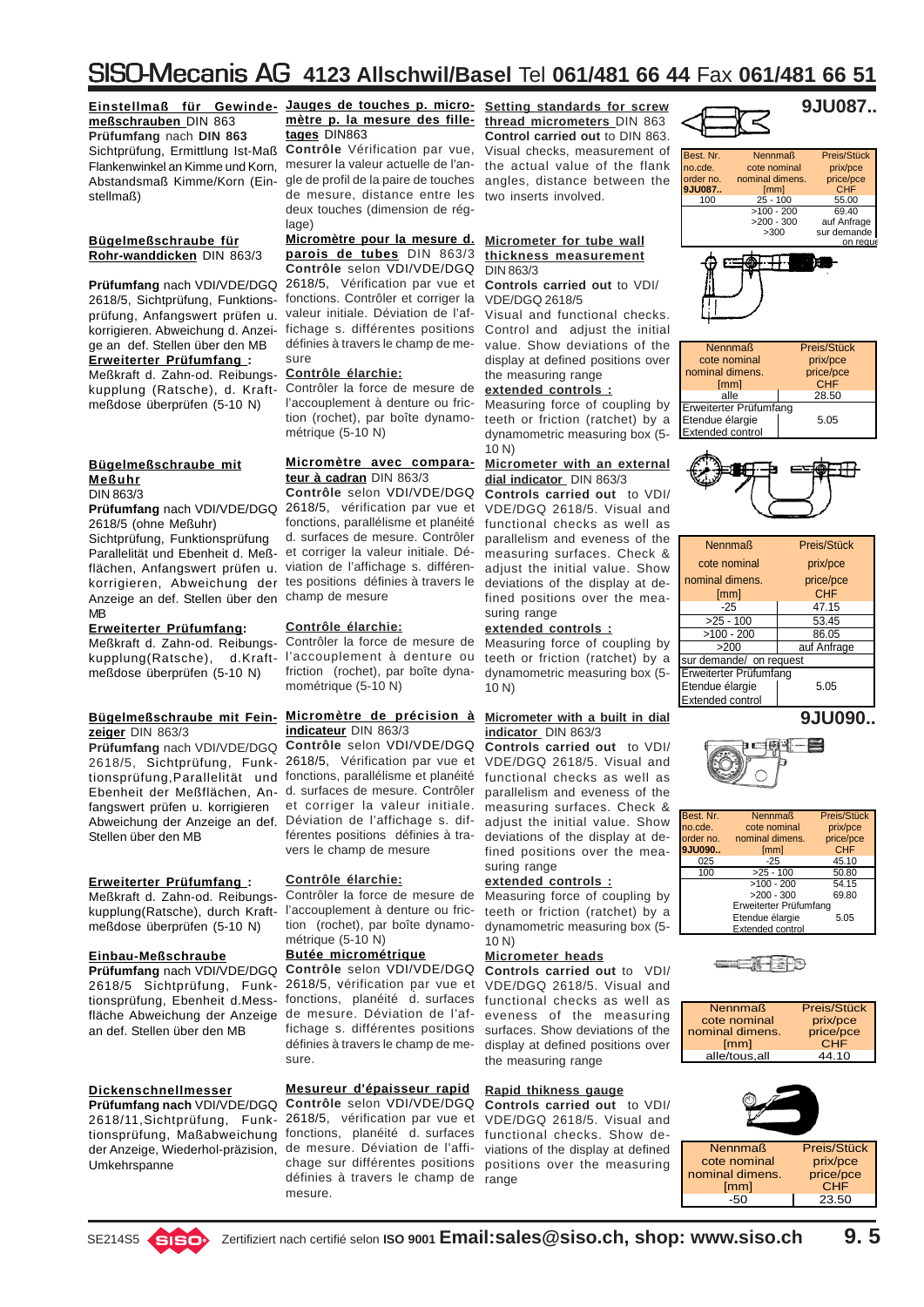| 9JU092                                                                                                                                                                                                                                                                                                                                                                     | Düsenlehren(Satz)                                                                                                                                                            | Jauges à buses(jeu)                                                                                                                                                                                                                              | Nozzle gauges (set)                                                                                                                                                                                 |
|----------------------------------------------------------------------------------------------------------------------------------------------------------------------------------------------------------------------------------------------------------------------------------------------------------------------------------------------------------------------------|------------------------------------------------------------------------------------------------------------------------------------------------------------------------------|--------------------------------------------------------------------------------------------------------------------------------------------------------------------------------------------------------------------------------------------------|-----------------------------------------------------------------------------------------------------------------------------------------------------------------------------------------------------|
| Best. Nr.<br>Preis/Stück<br>Anzahl der Leh-<br>no.cde.<br>ren/ no. de buses,<br>prix/pce                                                                                                                                                                                                                                                                                   | Prüfumfang<br>Durchmesser                                                                                                                                                    | Contrôle Vérification par vue, Controls carried out<br>Sichtprüfung, Ermittlung Ist- mesurage des diamètres actuels Visual control, measure of actual                                                                                            | diameters                                                                                                                                                                                           |
| order no.<br>no. of nozzels<br>price/pce<br>9JU092<br><b>CHF</b><br>100<br>109.90<br>alle/tous/all                                                                                                                                                                                                                                                                         |                                                                                                                                                                              |                                                                                                                                                                                                                                                  |                                                                                                                                                                                                     |
| 9JU100.                                                                                                                                                                                                                                                                                                                                                                    | <b>Einstellringe</b><br>DIN 2250 und 2254                                                                                                                                    | Bagues de réglage<br>DIN 2250 et2254                                                                                                                                                                                                             | <b>Setting rings</b><br>DIN 2250 et 2254                                                                                                                                                            |
| Best. Nr.<br>Preis/Stück<br><b>Nennmaß</b><br>prix/pce<br>no.cde.<br>cote nominal<br>order no.<br>nominal dimens.<br>price/pce<br><b>CHF</b><br>9JU100<br>[mm]<br>$0,9 - 10$<br>34.80<br>050<br>28.10<br>100<br>$>10 - 100$<br>33.80<br>200<br>$>100 - 200$<br>300<br>72.70<br>$>200 - 300$<br>$>300 - 315$<br>112.70<br>9JU180                                            | <b>Prüfumfang nach</b> DKD-Richtlinie<br>4-3, Blatt 3.1 Sichtprüfung,<br>Meßebenen um jeweils 90°<br>versetzt                                                                | Contrôle selon directive DKD- 4- Controls carried out<br>3, feuille 3.1,<br>Ermittlung Ist-Durchmesser in 3 Vérification par vue, mesurage 3, page 3.1<br>déplacée                                                                               | according to directive DKD-4-<br>des diamètres actuels dans 3 Visual control, measuring of ac-<br>plaines de mesure, de chaque 90° tual diameters in 3 planes each<br>displaced at an angle of 90°. |
| $Q30 - 0.50$ mm<br>Best, Nr.<br>Grundpreis<br>Preis/Stück<br>no.cde.<br><b>Blatt/jauges</b><br>prix/pce                                                                                                                                                                                                                                                                    | Fühlerlehren (Satz)<br><b>DIN 2275</b><br>Prüfumfang<br>Sichtprüfung, Ermittlung Ist-Maß                                                                                     | Jauge d'épaisseur (jeu)<br><b>DIN 2275</b><br>Contrôle<br>des diamètres actuels                                                                                                                                                                  | Feeler gauge (set)<br><b>DIN 2275</b><br><b>Controls carried out</b><br>Vérification par vue. Mesurage Visual control, measure of actual<br>thickness                                               |
| order no.<br>blades<br>price/pce<br>9JU180<br><b>CHF</b><br>Grundpreis<br>100<br>22.00<br>prix de base<br>basic price<br>180<br>Blatt/jauge/blade<br>2.70                                                                                                                                                                                                                  |                                                                                                                                                                              |                                                                                                                                                                                                                                                  |                                                                                                                                                                                                     |
| 9JU200                                                                                                                                                                                                                                                                                                                                                                     | Gewinde-Formlehren (Satz)                                                                                                                                                    | Jauges de filets (jeu)                                                                                                                                                                                                                           | Thread form gauges (set)                                                                                                                                                                            |
| Best. Nr.<br>Preis/Stück<br>Grundpreis<br>no.cde.<br><b>Blatt/jauges</b><br>prix/pce<br>price/pce<br>order no.<br>blades<br>9JU0200<br><b>CHF</b>                                                                                                                                                                                                                          | Prüfumfang<br>Sichtprüfung, Flankenwinkel,<br>Steigung                                                                                                                       | Etendue de contrôle<br>Verification par vue, angle de<br>profil, pas.                                                                                                                                                                            | <b>Controls carried out</b><br>Visual control, flank angle, pitsch                                                                                                                                  |
| Grundpreis<br>050<br>22.00<br>prix de base<br>basic price                                                                                                                                                                                                                                                                                                                  |                                                                                                                                                                              |                                                                                                                                                                                                                                                  |                                                                                                                                                                                                     |
| 2.90<br>060<br>Blatt/iauge/blade<br>9JU200                                                                                                                                                                                                                                                                                                                                 |                                                                                                                                                                              | Gewinde-Grenzlehrdorne Jauges tampon filetées à Thread limit plug gauges (Go                                                                                                                                                                     |                                                                                                                                                                                                     |
|                                                                                                                                                                                                                                                                                                                                                                            | (Gut+Ausschuss)<br>eingängige Gewinde (Passungen) ne passe pas)<br>UN,                                                                                                       | tolérance (côté passe+côté end+No Go end)<br>M, MF, EGM, G, Tr, Pg, BSW, BSF, filets à un pas (tolérances fits)<br>standardisees)                                                                                                                | one pitch thread (standardised<br>M, MF, EGM, G, Tr, Pg, BSW, BSF,                                                                                                                                  |
| Best. Nr.<br>Preis/Stück<br><b>Nennmaß</b><br>no.cde.<br>cote nominal<br>prix/pce<br>order no.<br>nominal dimens.<br>price/pce<br><b>CHF</b><br>9JU0200<br>[mm]<br>100<br>$-3/p \le 0.5$<br>33.00<br>200<br>25.10<br>$>3 - 40$<br>300<br>$>40 - 100$<br>31.10<br>Zuschlag erw. Umf./supplém. contr,<br>élargie/addition ext.control<br>40.35<br>Sondermasse<br>auf Anfrage | Steigung > 0.5 mm<br>Steigung $<= 0.5$ mm<br>Prüfumfang nach VDI/VDE/DGQ Pas > 0.5 mm, Pas <= $0.5$ mm<br>2618/23<br>kendurchmesser in 2 Meßebenen<br>(3-Draht-Meßverfahren) | M, MF, EGM, G, Tr, Pg, BSW, BSF, UN,<br>UN<br>Contrôle selonVDI/VDE/DGQ VDE/DGQ 2618/23<br>Sichtprüfung, Ermittlung Ist-Flan- 2618/23 Vérification par vue, Visual control, measure of actual<br>diamètres de flancs dans deux measuring method) | pitch $> 0.5$ mm, pitch $\leq 0.5$ mm<br>Controls carried out to VDI/<br>mesurer la valeur actuelle du flank diameter in 2 plans (3-wire                                                            |
| dimens. spéciales<br>sur demande<br>special dimensions<br>on request                                                                                                                                                                                                                                                                                                       | erweiterter Prüfumfang:<br>Außendurchmesser, Kerndurch- files)<br>messer, Teilflankenwinkel, Stei- Contrôle élarchie :<br>gung                                               | plaines de mesure (mesure à trois<br>Diamètre extérieur, diamètre du partial flank angle, pitch                                                                                                                                                  | extended controls:<br>Outside diameter, core diameter,                                                                                                                                              |
| 9JU230                                                                                                                                                                                                                                                                                                                                                                     |                                                                                                                                                                              | noyau, angle partiel de flanc, pas<br>Gewinde-Gut- oder Aus- Jauges tampon filetées- Thread plug gauges GO OF NO                                                                                                                                 |                                                                                                                                                                                                     |
|                                                                                                                                                                                                                                                                                                                                                                            | schußlehrdorne<br>eingängige Gewinde<br>(Pas-                                                                                                                                | passe OU passe pas                                                                                                                                                                                                                               | <b>GO</b> execution<br>filets à un pas (tolérances stan- one pitch thread (standardised                                                                                                             |
|                                                                                                                                                                                                                                                                                                                                                                            | sungen)<br>M, MF, EGM, G, Tr, Pg, BSW, BSF,<br>UN,                                                                                                                           | dardisées)<br>UN                                                                                                                                                                                                                                 | fits)<br>M, MF, EGM, G, Tr, Pg, BSW, BSF, M, MF, EGM, G, Tr, Pg, BSW, BSF,<br>UN                                                                                                                    |
| Best. Nr.<br>Preis/Stück<br><b>Nennmaß</b><br>no.cde.<br>cote nominal<br>prix/pce<br>order no.<br>nominal dimens.<br>price/pce<br><b>CHF</b><br>9JU230<br>[mm]                                                                                                                                                                                                             | Prüfumfang nach VDI/VDE/DGQ<br>2618/23<br>Sichtprüfung, Ermittlung Ist-Flan-                                                                                                 | 2618/23 Vérification par vue, VDE/DGQ 2618/23                                                                                                                                                                                                    | Contrôle selonVDI/VDE/DGQ Controls carried out to VDI/<br>mesurer la valeur actuelle du Visual control, measure of actu-                                                                            |
| 28.30<br>100<br>$-3/p \le 0.5$<br>200<br>25.30<br>$>3 - 10$<br>25.90<br>300<br>$>10 - 100$<br>400<br>$>100 - 200$<br>26.50                                                                                                                                                                                                                                                 | kendurchmesser in 2 Meßebenen<br>(3-Draht-Meßverfahren)                                                                                                                      | plaines de mesure (mesure à trois wire measuring method)<br>files)                                                                                                                                                                               | diamètre de flancs dans deux al flank diameter in 2 planes (3-                                                                                                                                      |
| 500<br>$>200 - 500$<br>30.80<br>Zuschlag erw. Umf./suppl. con-<br>40.40<br>trôle élargie/addition ext.control<br>Sondermasse<br>auf Anfrage<br>dimens, spéciales<br>sur demande                                                                                                                                                                                            | erweiterter Prüfumfang:<br>Außendurchmesser, Kerndurch-<br>messer, Teilflankenwinkel, Stei-<br>gung                                                                          | Contrôle élarchie :<br>noyau, angle partiel de flanc, pas partial flank angle, pitch                                                                                                                                                             | extended controls:<br>Diamètre extérieur, diamètre du Outside diameter, core diameter,                                                                                                              |

dimens. spéciales sur demande special dimensions on request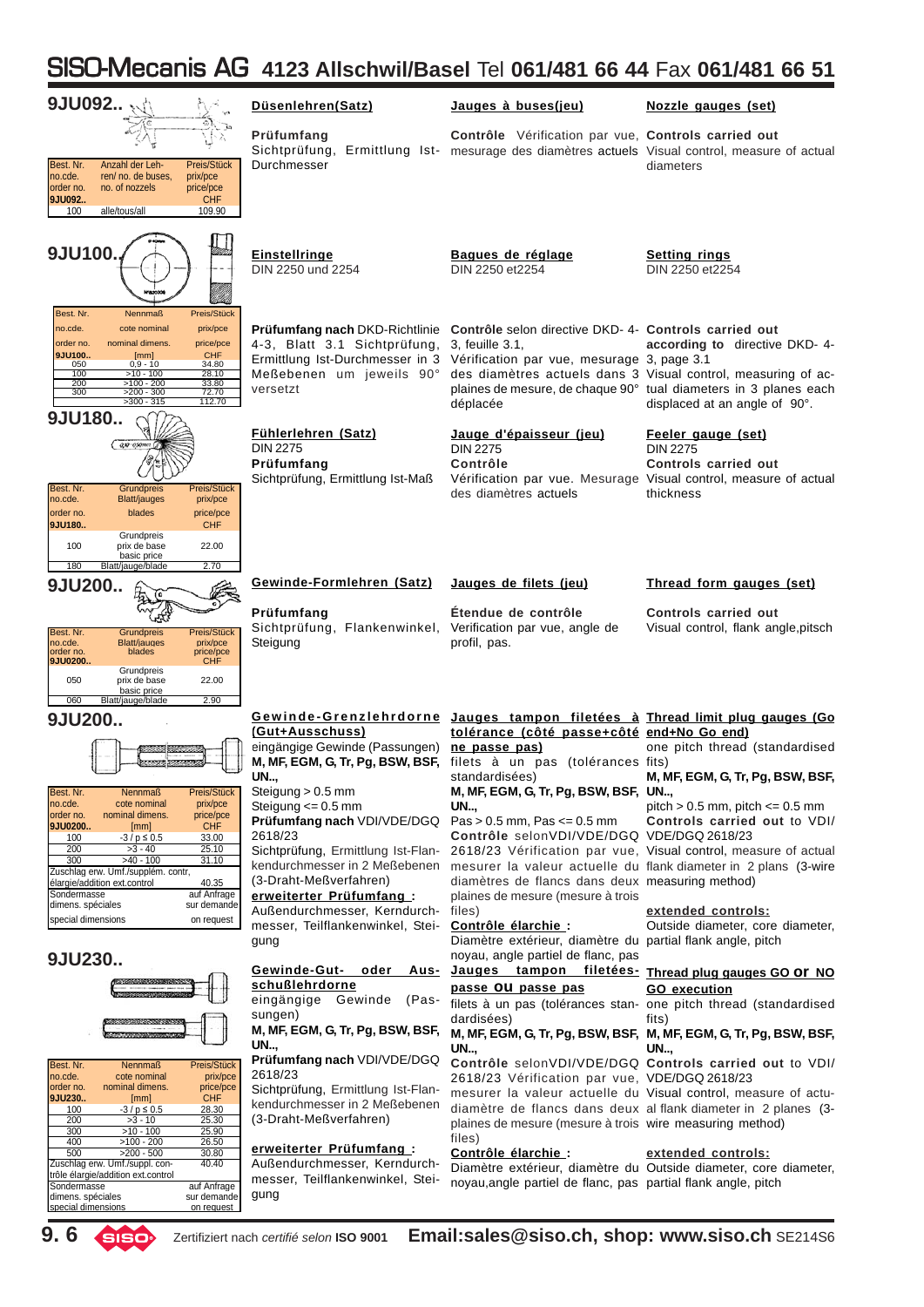**Gewinde-Lehrdorne(Grenz- Jauges tampon filetées (à ,Gut-, Auss-)** mehrgängige Gewinde (Passungen) **M, MF, EGM, G, Tr, Pg, BSW, BSF, UN..,**

**erweiterter Prüfumfang :**

### **Gewinde-Grenzlehrdorne, Jauges de tampon filété kegelig** Normalausführung **NPT, NPTF und Rp nach DIN NPT, NPTF und Rp selon DIN 2999 / 3858 Prüfumfang**

Prüfung erfolgt mit Meisterring/ Messung in Bezugsebene

### **Gewinde-Abnutzungsprüf-Jauge tampon filetée d'usudorne**

eingängiges Gewinde (Passungen)

### **M, MF, EGM, G, Tr, Pg, BSW, BSF, UN..,**

**Prüfumfang nach** VDI/VDE/DGQ 2618/23 Sichtprüfung

Ermittlung Ist-Flankendurchmesser in 2 Meßebenen (3-Draht-Meßverfahren)

### **erweiterter Prüfumfang :**

Außendurchmesser, Kerndurchmesser, Teilflankenwinkel, Stei-noyau,angle partiel de flanc, pas gung

### **Gewinde-Grenzrollen-ra-Tampon à gorge filetée à chenlehre**

(Einstelllehrdorn z-ur Kalibrierung mit gültigem Zertifikat mitliefern) eingänige Gewinde (Passun-gen) **M, MF, EGM, G, Tr, Pg, BSW, BSF, M, MF, EGM, G, Tr, Pg, BSW, BSF, UN..,**

### **Prüfumfang**

Sichtprüfung, Ermittlung der Arbeitsmaße Gut/Auss mit Gew. einstellehren, justieren der Lehre

**Gewinde-Grenzeinstellehre** für Gewindegrenz-Rollenrachenl. eingäng. Gewinde (Passung.) **M, MF, EGM, G, Tr, Pg, BSW, BSF, UN..,**

### **Prüfumfang nach** VDI/VDE/DGQ 2618/23 Sichtprüfung

Ermittlung Ist-Flankendurchmesser in 2 Meßebenen (3- Draht- Meßverfahren)

### **Erweiterter Prüfumfang:**

Außendurchmesser, Kerndurchmesser, Teilflankenwinkel, Steigung

### **Gewinde-Lehrringe (Gut-, Ausschuss)**

eingängige Gewinde (Passungen) **M, MF, EGM, G, Tr, Pg, BSW, BSF, UN..,**

**Prüfumfang nach** VDI/VDE/DGQ 2618/24 Sichtprüfung, Ermittlung Ist-Flankendurchmesser in 2 Meßebenen jeweils um 90° versetzt, 2-Kugel-Meß-verfahren oder Prüfdorn

### **tolérance, côté passe, côté ne passe pas)**

filets à plusieurs pas (tolérances standardisées)

**M, MF, EGM, G, Tr, Pg, BSW, BSF, UN..,**

### **tronçonique** Execution standard **2999 / 3858 Contrôle** Contrôle s'effectue avec bague

de contrôleur dans la plaine de référence

### **r e**

filets à unpas (tolérances standardisées)

### **M, MF, EGM, G, Tr, Pg, BSW, BSF, UN..,**

**Contrôle** selonVDI/VDE/DGQ 2618/23 Vérification par vue, mesurer la valeur actuelle du diamètre de flanc dans deux plaines de mesure (mesure à trois files) **Contrôle élarchie :**

Diamètre exterieur, diamètre du

### **tolérance**

(tampon à réglage avec certificat valable est à livrer en addition pour la calibration)

**UN..,**

**Contrôle** Vérification par vue, dètermination des dimension d'application "passe/passe pas" à l'aide de jauges filetées, ajustage de la jauge

**Jauge de réglage filétée** pour tampon à gorge filété à tolérance Filet à un pas (tolérances standardisées)

#### **M, MF, EGM, G, Tr, Pg, BSW, BSF, UN..,**

**Contrôle** selonVDI/VDE/DGQ 2618/23 Vérification par vue, mesurer la valeur actuelle du diamètre de flanc dans deux plaines de mesure (mesure à trois files)

#### **Contrôle élarchie :**

Diamètre extérieur, diamètre du noyau,angle partiel de flanc, pas

### **Bague de filetage (passe ou passe pas)**

Filet à un pas (tolérances standardisées)

### **M, MF, EGM, G, Tr, Pg, BSW, BSF, UN..,**

**Contrôle** selonVDI/VDE/DGQ 2618/24 Vérification par vue, mesurer la valeur actuelle du diamètre de flanc dans 2 plaines de mesure, de chaque 90° déplacée, avec méthode de 2 billes ou jauges de contrôle

#### **Thread plug gauges (limit, GO end or NOGO end)**

thread at several pitch (standardised fits)

**M, MF, EGM, G, Tr, Pg, BSW, BSF, UN..,**

#### **Conical thread plug gauge** Standard execution

**NPT, NPTF und Rp to DIN 2999 / 3858**

### **Controls carried out**

Control is carried out with the aid of a master ring gauge , measuring takes place in the reference plane

### **Wear and tear thread plug gauges**

Thread at one pitch (standardised fits)

### **M, MF, EGM, G, Tr, Pg, BSW, BSF, UN..,**

**Controls carried out** toVDI/ VDE/DGQ 2618/23

Visual control, measure of the actual flank diameter in 2 planes (3-wire measuring method)

### **extended controls:**

Outside diameter, core diameter, partial flank angle, pitch

### **Threaded limit snap gauge**

(Threaded limit plug gauge with valid certificate to be delivered with the calibration order)

### **M, MF, EGM, G, Tr, Pg, BSW, BSF, UN..,**

**Controls carried out** Visual control, find the actual dimensions to determine "GO and NOTGO" with the aid of setting thread gauges, adjust the gauge **Setting thread gauges** for threaded limit snap gauge**s** One pitch thread (standardised fits)

**M, MF, EGM, G, Tr, Pg, BSW, BSF, UN..,**

**Controls carried out** to VDI/ VDE/DGQ 2618/23 Visual control, measure of the actual flank diameter in 2 planes (3-wire measuring method)

### **Extended controls:**

Outside diameter, core diameter, partial flank angle, pitch

### **Thread ring gauge( GO or NO GO)**

One pitch thread (standardised fits)

### **M, MF, EGM, G, Tr, Pg, BSW, BSF, UN..,**

**Controls carried out** to VDI/ VDE/DGQ 2618/24 Visual control, measure of the actual flank diameter in 2 measuring planes at 90° to each other, 2 sphere measuring method or with plug gauge





| Best. Nr.                                    | <b>Nennmaß</b>  | <b>Preis/Stück</b> |
|----------------------------------------------|-----------------|--------------------|
| no.cde.                                      | cote nominal    | prix/pce           |
| order no.                                    | nominal dimens. | price/pce          |
| 9JU240                                       | [mm]            | CHF                |
| 100                                          | P < 0.75        | 30.70              |
| 200                                          | $>3 - 10$       | 27.00              |
| 300                                          | $>10 - 100$     | 28.30              |
| Zuschlag erw. Umf./supplém. contr,           |                 |                    |
| élargie//addition ext.control                |                 | 25.50              |
| Zuschlag Sonderm./supplém.instrument.spécial |                 |                    |
| addition special devise                      |                 | 26.00              |



| Best. Nr.                                             | <b>Nennmaß</b>  | Preis/Stück |
|-------------------------------------------------------|-----------------|-------------|
| no.cde.                                               | cote nominal    | prix/pce    |
| order no.                                             | nominal dimens. | price/pce   |
| 9JU290                                                | [mm]            | CHF         |
| 100                                                   | $>3 - 60$       | 27.10       |
| 200                                                   | $>60 - 150$     | 33.60       |
| 39.90<br>$>150 - 300$<br>300                          |                 |             |
| Zuschlag Sonderm./supplém.instrument.spécial addition |                 |             |
| special devise: auf Anfrage, sur demande, on request  |                 |             |



| <b>Nennmaß</b>                               | Preis/Stück |  |
|----------------------------------------------|-------------|--|
| cote nominal                                 | prix/pce    |  |
| nominal dimens.                              | price/pce   |  |
| [mm]                                         | CHF         |  |
| P<0,75                                       | 25.80       |  |
| $>3 - 10$                                    | 19.15       |  |
| $>10 - 100$                                  | 22.20       |  |
| Zuschlag erw. Umf./supplém. contr,           |             |  |
| élargie/addition extracontrol                | 37.50       |  |
| Zuschlag Sonderm./supplém.instrument.spécial |             |  |
| addition special devise<br>38.90             |             |  |

# **9JU300..**

| Best. Nr. | <b>Nennmaß</b>                               | Preis/Stück |
|-----------|----------------------------------------------|-------------|
| no.cde.   | cote nominal                                 | prix/pce    |
| order no. | nominal dimens.                              | price/pce   |
| 9.JU300   | [mm]                                         | CHF         |
| 100       | Standard -3, P<=0.5                          | 33.80       |
|           | Sondermaß -3                                 | auf Anfrage |
|           | dim. speciale/spec.dim. s.demande/on request |             |
| 200       | $>3 - 100$                                   | 30.70       |
| 205       | sine Norm/dehors norme                       | 73.00       |
| 250       | $>100 - 150$                                 | 33.80       |
| 260       | >150                                         | 59.30       |
|           | Zuschlag Sonderm./supplém.instrum.spécial    |             |
|           | addition special devise                      | 19.40       |
|           |                                              |             |

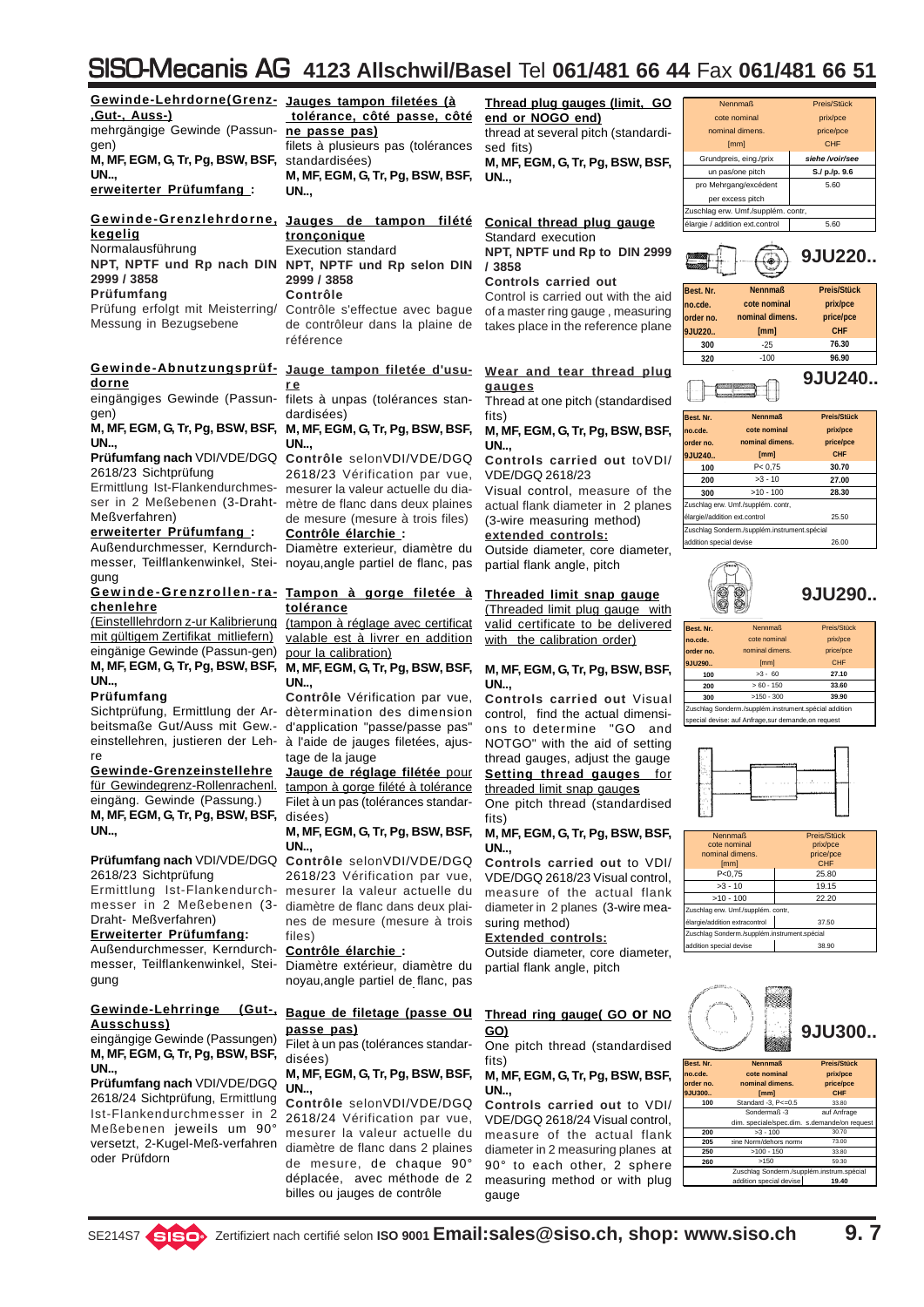|                                             | 9JU300                                                                        |                                                              | Gewinde-Lehrringe(Gut-                                                                                                               | Bague de filetage (passe OU                                                                                                | Thread ring gauge( GO Or NO                                                                                                                                                                                                      |
|---------------------------------------------|-------------------------------------------------------------------------------|--------------------------------------------------------------|--------------------------------------------------------------------------------------------------------------------------------------|----------------------------------------------------------------------------------------------------------------------------|----------------------------------------------------------------------------------------------------------------------------------------------------------------------------------------------------------------------------------|
| Best. Nr.<br>no.cde.                        | <b>Nennmaß</b><br>cote nominal                                                | Preis/Stück<br>prix/pce                                      | <b>oder Ausschuss)</b><br>mehrgängige Gewinde (Passun-                                                                               | passe pas)                                                                                                                 | GO)<br>Filet à plusieurs pas (tolérances Several pitch thread (standardi-                                                                                                                                                        |
| order no.<br>9JU300                         | nominal dimens.<br>[mm]                                                       | price/pce<br><b>CHF</b>                                      | gen)<br>M, MF, EGM, G, Tr, Pg, BSW, BSF,                                                                                             | standardisées)<br>M, MF, EGM, G, Tr, Pg, BSW, BSF,                                                                         | sed fits)<br>M, MF, EGM, G, Tr, Pg, BSW, BSF,                                                                                                                                                                                    |
|                                             | Grundpreis, ein Gang/<br>prix un pas/price single pitch                       | siehe /voir/see<br>S./ p./p. 9.7                             | UN                                                                                                                                   | UN                                                                                                                         | UN                                                                                                                                                                                                                               |
| 500                                         | pro Mehrgang/excédent                                                         | 16.40                                                        |                                                                                                                                      |                                                                                                                            |                                                                                                                                                                                                                                  |
|                                             | un pas/per excess pitch<br>Zuschlag Sonderm./supplém.instrument.spécial addi- |                                                              |                                                                                                                                      |                                                                                                                            |                                                                                                                                                                                                                                  |
|                                             | tion special devise:Auf Anfrage, s.demande,on request                         |                                                              |                                                                                                                                      |                                                                                                                            |                                                                                                                                                                                                                                  |
| Best. Nr.                                   | 9JU310<br><b>Nennmaß</b>                                                      | Preis/Stück                                                  | Gewinde-Grenzlehrringe, ke-<br>gelig<br>Normalausführung<br>NPT, NPTF und Rp nach DIN / 3858                                         | Bague de filetage tronçonique Conical thread ring gauge<br>execution standard                                              | standard execution<br>NPT, NPTF et Rp selon DIN 2999 NPT, NPTF and Rp to DIN 2999 /<br>3858                                                                                                                                      |
| no.cde.<br>order no.                        | cote nominal<br>nominal dimens.                                               | prix/pce<br>price/pce                                        | 2999 / 3858                                                                                                                          |                                                                                                                            |                                                                                                                                                                                                                                  |
| 9JU310.<br>030                              | [mm]<br>$-30$                                                                 | <b>CHF</b><br>76.30                                          | Prüfumfang                                                                                                                           | Contrôle<br>Prüfung erfolgt mit Meisterdorn/ Contrôle s'effectue avec tampon Control is carried out with the aid           | <b>Controls carried out</b>                                                                                                                                                                                                      |
| 300                                         | $> 30 - 75$<br>> 75<br>sur demande/on request                                 | 96.90<br>auf Anfrage                                         | Messung in Bezugsebene                                                                                                               |                                                                                                                            | de contrôleur dans la plaine de of a master plug gauge in the                                                                                                                                                                    |
|                                             |                                                                               |                                                              |                                                                                                                                      | référence                                                                                                                  | reference plane.                                                                                                                                                                                                                 |
| ûî                                          | 9JU312                                                                        |                                                              | Gewinde-Meßdrahtsatz<br>DIN 2269 mit Öse oder Aufsteck- filetage<br>halter<br>Prüfumfang in Anlehnung VDI/ pour enficher             | Jeu de fils p. la mesure de Set of thread measuring<br>DIN 2269 avec oeillet ou porteur DIN 2269 with lug or holder        | wires                                                                                                                                                                                                                            |
| Best. Nr.<br>no.cde.<br>order no.           | <b>Nennmaß</b><br>cote nominal<br>nominal dimens.                             | Preis/Stück<br>prix/pce<br>price/pce                         | <b>VDE/DGQ 2618/2</b><br>Sichtprüfung, Ermittlung Ist- 2618/2<br>Durchmesser in 3 Meßebenen                                          | de mesure                                                                                                                  | Contrôle selon VDI/VDE/DGQ Controls carried out to VDI/<br><b>VDE/DGQ 2618/2</b><br>Vérification par vue, mesure des Visual control, measure of the<br>diamètres actuels dans 3 plaines actual diameter in 3 measuring<br>planes |
| 9JU312.<br>100                              | $\mathsf{mml}$<br>alle/tous/all<br>9JU338                                     | <b>CHF</b><br>40.70                                          | Haarlineal<br>DIN 874/2                                                                                                              | Règle à filament<br>DIN 874/2                                                                                              | <b>Bevelled straight edges</b><br>DIN 874/2                                                                                                                                                                                      |
|                                             |                                                                               |                                                              |                                                                                                                                      |                                                                                                                            |                                                                                                                                                                                                                                  |
|                                             |                                                                               |                                                              | Prüfumfang nach VDI/VDE/DGQ                                                                                                          |                                                                                                                            | Contrôle selon VDI/VDE/DGQ Controls carried out to VDI/                                                                                                                                                                          |
| Best. Nr.<br>no.cde.<br>order no.<br>9JU338 | <b>Nennmaß</b><br>cote nominal<br>nominal dimens.<br>[mm]                     | Preis/Stück<br>prix/pce<br>price/pce<br>CHF                  | 2618/19<br>Meßkante                                                                                                                  | 2618/19<br>Sichtprüfung, Geradheit der Verification par vue, rectitude de measure, straighness of the<br>l'arête de mesure | VDE/DGQ 2618/19 Visual control,<br>measuring edge                                                                                                                                                                                |
| 100<br>200                                  | $-300$<br>-500                                                                | 18.90<br>24.40                                               |                                                                                                                                      |                                                                                                                            |                                                                                                                                                                                                                                  |
|                                             | $-1000$                                                                       | 36.50                                                        | <b>Höhenmeßschieber</b>                                                                                                              | Mesureur et traceur                                                                                                        | <b>Height caliper</b>                                                                                                                                                                                                            |
|                                             | <b>Nennmaß</b><br>cote nominal                                                | Preis/Stück<br>prix/pce                                      | DIN 862 (analog und digital)<br>Anzeige 0,01                                                                                         | résolution 0,01                                                                                                            | DIN 862 (analogue et digital) DIN 862 (analog and digital) read-<br>out 0.01                                                                                                                                                     |
|                                             | nominal dimens.<br>[mm]                                                       | price/pce<br><b>CHF</b>                                      | Prüfumfang nach VDI/VDE/DGQ<br>2618/10                                                                                               | 2618/10                                                                                                                    | Contrôle selon VDI/VDE/DGQ Controls carried out to VDI/<br>VDE/DGQ 2618/10 Visual and                                                                                                                                            |
|                                             | $-300$<br>$-600$<br>$-1000$                                                   | 31.90<br>41.90<br>64.30                                      | Sichtprüfung, Funktionsprüfung<br>Meßabweichung der Anzeige                                                                          | mesurées aux valeurs sur values                                                                                            | Vérification par vue, contrôle des functional control, deviations of<br>fonctions, déviation des valeurs read-out values from master                                                                                             |
|                                             | 9JU340                                                                        |                                                              | <b>Höhenmeßgerät</b>                                                                                                                 | l'affichage<br><b>Mesureurs verticaux</b>                                                                                  | <b>Height gauges</b>                                                                                                                                                                                                             |
|                                             | Best. Nr.<br>Nennmaß<br>no.cde.<br>cote nominal<br>order no.<br>nom. dimens.  | Preis/Stück<br>prix/pce<br>price/pce                         | Prüfumfang nach DKD-Richtlinie<br>4-3, Blatt 15.1, Sichtprüfung,<br>Funktionsprüfung, Meßabweich-<br>chung der Anzeige, Anfahren der | Contrôle selon directive DKD 4- Controls carried out                                                                       | 3, feuille 15.1, vérification par vue, to guidlines acc. DKD 4-3, folder<br>contrôle des fonctions, déviation 15.1, visual and functional control<br>des valeurs mesurées aux valeurs deviations of read-out values from         |
|                                             | 9JU340.<br>[mm]<br>010<br>$-300$<br>$-600$<br>100<br>$-1000$                  | <b>CHF</b><br>337.60<br>392.60<br>541.00                     | Meßpositionen in beiden Rich-<br>tungen, Überprüfung Wiederhol-<br>präzision                                                         | directions,<br>répétabilité.                                                                                               | sur l'afficha-ge, démarrage des master values, approach measu-<br>positions à mesurer de deux ring positions in both directions,<br>contrôle de la check of repeatability                                                        |
|                                             |                                                                               |                                                              | Höhenmeßschraube                                                                                                                     | Micromètre vertical                                                                                                        | <b>Height micrometer</b>                                                                                                                                                                                                         |
| <b>ENGINEERING</b>                          | <b>Nennmaß</b><br>cote nominal<br>nominal dimens.<br>[mm]<br>200              | Preis/Stück<br>prix/pce<br>price/pce<br><b>CHF</b><br>no ccc | Prüfumfang nach DKD-Richtlinie<br>4-3, Blatt 9.6, Sichtprüfung,<br>Funktionsprüfung, Meßabwei-<br>chung der Anzeige. Abweichung      | Contrôle selon directive DKD 4- Controls carried out                                                                       | 3, feuille 9.6, vérification par vue, to guidlines acc. DKD 4-3, folder<br>contrôle des fonctions, déviation 9.5, visual and functional control,<br>des valeurs mesurées aux valeurs deviations of read-out values from          |

Überprüfung Wiederholpräzision surfaces de mesure à la table de contact surfaces to the measumesure, contrôle de la répétabilité ring table, check of repeatability deviations of read-out values from master values, deviations of



血管

-300 233.00 -600 431.00 -800 524.00

sur l'affichage, déviation des

chung der Anzeige, Abweichung der Meßflächen zur Prüfplatte,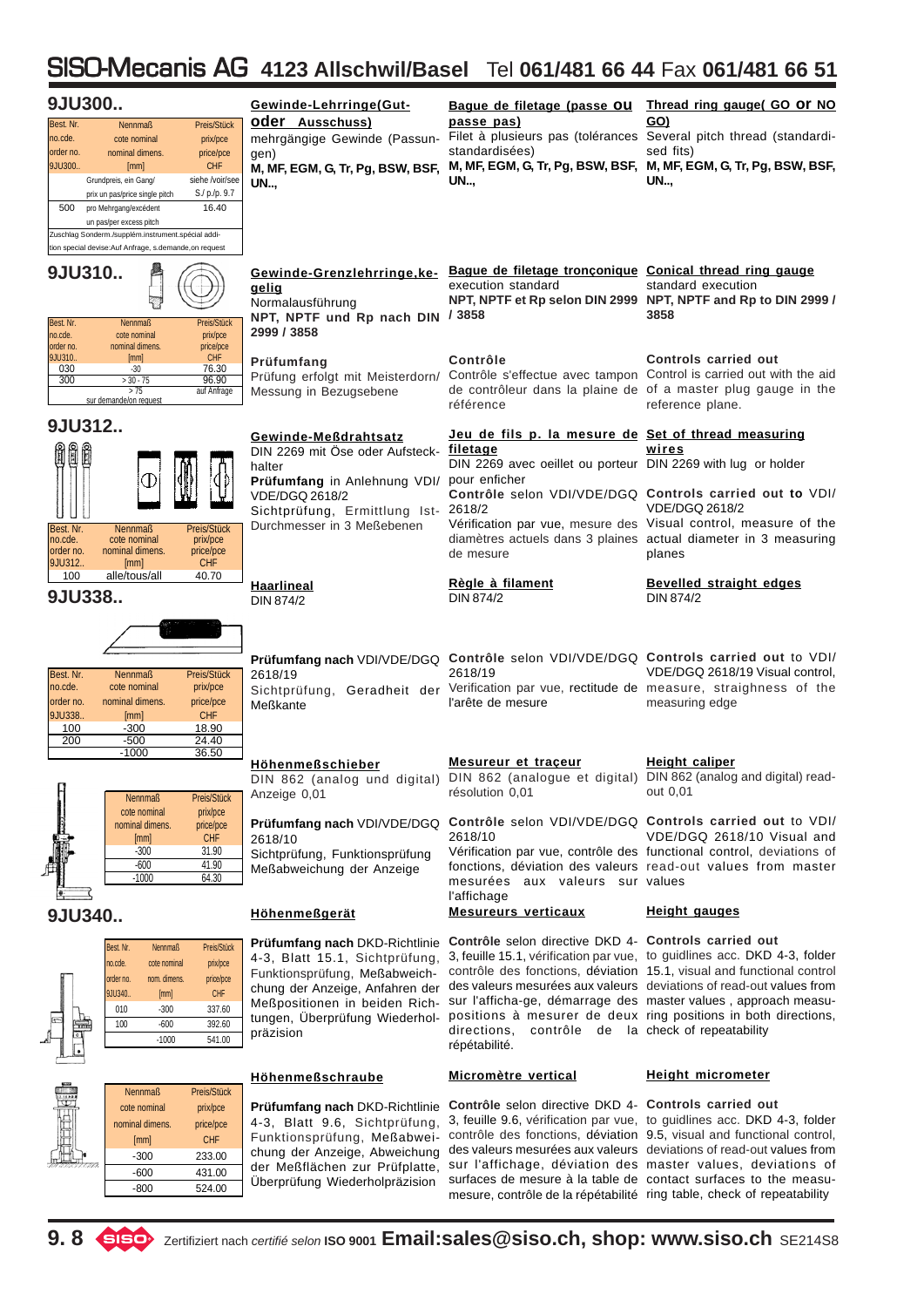| Innen-Feinmessgerät (Zwei- Verificateur d'alésages (2<br>punkt)   | points)                                                                                                                                                                                         | Fine bore gauge (2-point)                                                                                                            |                                                                                                  |
|-------------------------------------------------------------------|-------------------------------------------------------------------------------------------------------------------------------------------------------------------------------------------------|--------------------------------------------------------------------------------------------------------------------------------------|--------------------------------------------------------------------------------------------------|
| Prüfung erfolgt ohne Meßuhr !!!                                   | rateur!!!                                                                                                                                                                                       | Contrôle s'ffectue sans compa- Control is effected without a dial<br>indicator !!!                                                   | <b>Nennmaß</b><br>Preis/Stück<br>cote nominal<br>prix/pce                                        |
|                                                                   | 2618/14 Sichtprüfung, Funk- 2618/14, vérification par vue et de VDE/DGQ 2618/14 Visual and                                                                                                      | Prüfumfang nach VDI/VDE/DGQ Contrôle selon VDI/VDE/DGQ Controls carried out to VDI/                                                  | nominal dimens.<br>price/pce<br><b>CHF</b><br>[mm]                                               |
|                                                                   | tionsprüfung, Liniaritätsabwei- fonctions, déviation linéaire, functional controls, linear devia-                                                                                               |                                                                                                                                      | $-35$<br>37.70<br>$>35-160$<br>47.65                                                             |
| chung, Umkehrspanne, Wiederhol-<br>präzision, Prüfung der Meßein- | hystérésis, répétibilité, contrôle tion, hysteresis, repeatability,                                                                                                                             | des touches de mesure et butées control of measuring bolts and                                                                       | $>160-300$<br>54.40                                                                              |
| sätze (Kugelform)                                                 | (biles)                                                                                                                                                                                         | anvils (ball tips)                                                                                                                   | >300<br>66.15<br>RING: Distanz/distance/spacer<br>5.60                                           |
| punkt) Grundkörper                                                | Innen-Meßschraube (Zwei- Micromètre intérieur (2 ligne) Internal micrometer (2 lines)<br>corp de base                                                                                           | base instrument                                                                                                                      | 9JU345.                                                                                          |
|                                                                   | Prüfumfang nach VDI/VDE/DGQ Contrôle selon VDI/VDE/DGQ Controls carried out to VDI/                                                                                                             |                                                                                                                                      |                                                                                                  |
|                                                                   | 2618/14 Sichtprüfung, Funk- 2618/14, vérification par vue et de VDE/DGQ 2618/14 Visual and                                                                                                      |                                                                                                                                      | Best. Nr.<br><b>Nennmaß</b><br>Preis/Stück<br>no.cde.<br>cote nominal<br>prix/pce                |
|                                                                   | tionsprüfung, Meßabweichung fonctions, déviation des valeurs functional control, deviations of<br>der Anzeige, Wiederholgenau- mesurées aux valeurs sur l'affi- read-out values from master va- |                                                                                                                                      | nominal dimens.<br>order no.<br>price/pce                                                        |
| igkeit                                                            | chage, répétabilité                                                                                                                                                                             | lues, repetability                                                                                                                   | 9JU345<br>CHF<br>[mm]<br>010<br>-50<br>37.70                                                     |
|                                                                   |                                                                                                                                                                                                 |                                                                                                                                      | 020<br>$>50-160$<br>47.60<br>050<br>$>160-300$<br>54.40                                          |
|                                                                   |                                                                                                                                                                                                 |                                                                                                                                      | 9JU348.                                                                                          |
| schraube:                                                         | Verlängerung für Innenmeß- Rallonges pour micromètres Extentions for internal micro-<br>intérieurs:                                                                                             | meteres:                                                                                                                             |                                                                                                  |
|                                                                   | <b>Prüfumfang:</b> Bestimmung des Contrôle Détermination de la Controls carried out determine                                                                                                   |                                                                                                                                      | Best. Nr.<br><b>Nennmaß</b><br>Preis/Stück<br>no.cde.<br>cote nominal<br>prix/pce                |
| Istmaßes (Tol. JS2)                                               | dimension actuelle (Tol. JS2)                                                                                                                                                                   | the actual dimension (fit JS2)                                                                                                       | order no.<br>nominal dim.<br>price/pce<br>9JU348<br><b>CHF</b><br>[mm]                           |
|                                                                   |                                                                                                                                                                                                 |                                                                                                                                      | 100<br>$-200$<br>14.20                                                                           |
|                                                                   |                                                                                                                                                                                                 |                                                                                                                                      | 200<br>$>200-300$<br>21.90<br>300<br>$>300-500$<br>46.60                                         |
|                                                                   |                                                                                                                                                                                                 |                                                                                                                                      | 500<br>>500-1000<br>70.10                                                                        |
|                                                                   | Innen-Meßschraube (Einfach Micromètre intérieur (simple Internal micrometer (single                                                                                                             |                                                                                                                                      | 9JU342.<br>同》<br>開                                                                               |
| und Doppelschenkel)                                               | et double côté)<br>Prüfumfang nach VDI/VDE/DGQ Contrôle selon VDI/VDE/DGQ Controls carried out to VDI/                                                                                          | and double flank)                                                                                                                    |                                                                                                  |
| 2618/14<br>Sichtprüfung, Funktionsprüfung                         |                                                                                                                                                                                                 | 2618/14, vérification par vue et de VDE/DGQ 2618/14 Visual and<br>fonctions, déviation des valeurs functional control, deviations of | Best. Nr.<br>Nennmaß<br>Preis/Stück<br>no.cde.<br>cote nominal<br>prix/pce                       |
| Meßabweichung der Anzeige                                         |                                                                                                                                                                                                 | mesurées aux valeurs sur l'affi- read-out values from master va-                                                                     | order no.<br>nominal dim.<br>price/pce<br>9JU342<br><b>CHF</b><br>[mm]                           |
|                                                                   | chage                                                                                                                                                                                           | lues                                                                                                                                 | $-200$<br>200<br>44.40<br>1 Schenkel                                                             |
|                                                                   |                                                                                                                                                                                                 |                                                                                                                                      | 1 côté,1 flank<br>2 Schenkel<br>$-200$<br>47.25                                                  |
| Innen-Meßschraube (Drei-                                          |                                                                                                                                                                                                 | Micromètre intérieur (trois Internal micrometer (3 lines)                                                                            | 2 côté, 2 flanks                                                                                 |
| linien-berühr.)                                                   | lignes)                                                                                                                                                                                         |                                                                                                                                      | 9JU350<br>Jэ                                                                                     |
|                                                                   | Prüfumfang nach VDI/VDE/DGQ Contrôle selon VDI/VDE/DGQ Controls carried out to VDI/<br>2618/15, Sichtprüfung, Funk- 2618/15, vérification par vue et de VDE/DGQ 2618/15 Visual and              |                                                                                                                                      | <b>YY 00</b>                                                                                     |
| der Anzeige                                                       | tionsprüfung, Meßabweichung fonctions, déviation des valeurs functional control, deviations of                                                                                                  | mesurées aux valeurs sur l'affi- read-out values from master va-                                                                     | Best. Nr.<br>Preis/Stück<br>Nennmaß<br>cote nominal                                              |
|                                                                   | chage                                                                                                                                                                                           | lues                                                                                                                                 | no.cde.<br>prix/pce<br>order no.<br>nominal dimens.<br>price/pce<br>9JU350<br>[mm]<br><b>CHF</b> |
|                                                                   |                                                                                                                                                                                                 |                                                                                                                                      | 020<br>$-20$<br>40.90<br>$>20-100$<br>44.70<br>100                                               |
|                                                                   |                                                                                                                                                                                                 |                                                                                                                                      | 200<br>>100-150<br>54.50<br>$>150-225$<br>225<br>68.20                                           |
|                                                                   |                                                                                                                                                                                                 |                                                                                                                                      | >225<br>auf Anfrage<br>sur demande/on request                                                    |
| Innennuten-Meßschraube                                            | Micromètre intérieur (à                                                                                                                                                                         | Internal micrometer (key                                                                                                             | 9JU380                                                                                           |
| (Keilnuten-)                                                      | rainure de clavettes)                                                                                                                                                                           | <u>ways)</u>                                                                                                                         |                                                                                                  |
|                                                                   | Prüfumfang nach VDI/VDE/DGQ Contrôle selon VDI/VDE/DGQ Controls carried out to VDI/                                                                                                             |                                                                                                                                      | Preis/Stück<br>Nennmaß                                                                           |
| 2618/14, Sichtprüfung, Funktions-                                 | prüfung, Meßabwei-chung der fonctions, déviation des valeurs functional control, deviations of                                                                                                  | 2618/14, vérification par vue et de VDE/DGQ 2618/14 Visual and                                                                       | Best. Nr.<br>no.cde.<br>cote nominal<br>prix/pce<br>order no.<br>nominal dimens.<br>price/pce    |
| Anzeige                                                           | chage                                                                                                                                                                                           | mesurées aux valeurs sur l'affi- read-out values from master va-<br>lues                                                             | 9JU380<br>[mm]<br><b>CHF</b><br>200<br>alle<br>41.90                                             |
| Kegellehrdorn                                                     | <u>Jauge à cône</u>                                                                                                                                                                             | Conical arbor gauge                                                                                                                  | 9JU390                                                                                           |
| DIN 229, 230, 234, 235, 2221                                      | DIN 229, 230, 234, 235, 2221                                                                                                                                                                    | DIN 229, 230, 234, 235, 2221                                                                                                         |                                                                                                  |
| <b>Prüfumfang</b> nach VDI/VDE/DGQ                                |                                                                                                                                                                                                 | Contrôle selon VDI/VDE/DGQ Controls carried out to VDI/                                                                              | Best. Nr.<br>Nennmaß<br>Preis/Stück<br>no.cde.<br>cote nominal<br>prix/pce                       |
| 2618/25, Sichtprüfung, Ermittlung<br>des Kegelwinkels und Nenn-   |                                                                                                                                                                                                 | 2618/25, vérification de vue, VDE/DGQ 2618/25 Visual control,<br>vérification de l'angle de cône et determine cone angle and nominal | order no.<br>nominal dimens.<br>price/pce<br>9JU390<br><b>CHF</b><br>[mm]                        |
| durchmesser, Prüfung der Kegel-                                   |                                                                                                                                                                                                 | diamètre nominal, contrôle de la diameter, control of the surface line                                                               | 100<br>$-100$<br>60.40<br>>100<br>auf Anfrage                                                    |
| mantellinie                                                       | ligne d'enveloppe                                                                                                                                                                               |                                                                                                                                      | sur demande/ on request                                                                          |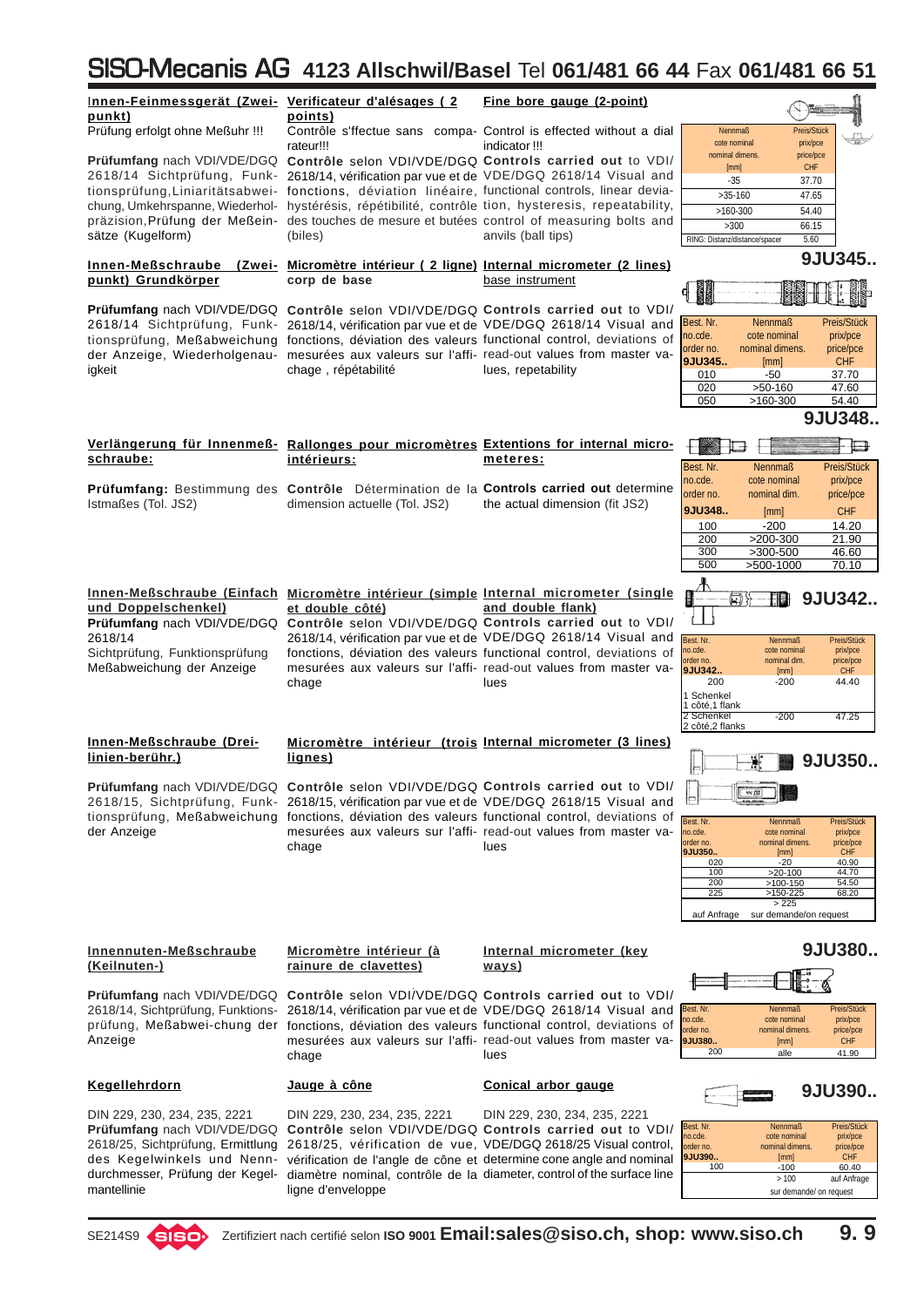| טר <i>ו</i> טוו וטטטו זי טטונ                                                                                                                                                                                                                                                                                                                                                                                        | ZY ANSUNYMIZUSEL                                                                                                 |                                                                                                                                                                                                                                                                                                                                                                                                                                                                                                    | $151$ VV $197$ VV $177$ $180$ VV $1770$ I VV $191$                                     |
|----------------------------------------------------------------------------------------------------------------------------------------------------------------------------------------------------------------------------------------------------------------------------------------------------------------------------------------------------------------------------------------------------------------------|------------------------------------------------------------------------------------------------------------------|----------------------------------------------------------------------------------------------------------------------------------------------------------------------------------------------------------------------------------------------------------------------------------------------------------------------------------------------------------------------------------------------------------------------------------------------------------------------------------------------------|----------------------------------------------------------------------------------------|
| Preis/Stück<br>Nennmaß<br>cote nominal<br>prix/pce<br>nominal dimens.<br>price/pce<br>CHF<br>[mm]<br>$3 - 30$<br>57.95<br>>30<br>auf Anfrage<br>sur demande/ on request<br>9JU330.                                                                                                                                                                                                                                   | <b>Kegellehrring</b><br>DIN 229, 230, 234, 235, 2221<br>durchmesser                                              | Jauges bague conique<br>DIN 229, 230, 234, 235, 2221<br>Prüfumfang nach VDI/VDE/DGQ Contrôle selon VDI/VDE/DGQ Controls carried out to VDI/<br>2618/25 Sichtprüfung, Ermittlung 2618/25, vérification de vue, VDE/DGQ 2618/25 Visual control,<br>des Kegelwinkels und Nenn- vérification de l'angle de cône et determine cone angle and nominal<br>diamètre nominal                                                                                                                                | <b>Conical ring gauge</b><br>DIN 229, 230, 234, 235, 2221<br>diameter                  |
| ******<br>Best. Nr.<br><b>Nennmaß</b><br>Preis/Stück                                                                                                                                                                                                                                                                                                                                                                 | Grenz-Lehrdorne(Gut+Auss)<br>DIN 2245, Passungen DIN 7162                                                        | Jauges tampon (passe+<br>passe pas)<br>DIN 2245, Ajustages DIN 7162                                                                                                                                                                                                                                                                                                                                                                                                                                | Plug gauges (GO+NOT GO)<br>DIN 2245, Fits DIN 7162                                     |
| no.cde.<br>cote nominal<br>prix/pce<br>nom. dimens.<br>order no.<br>price/pce<br><b>CHF</b><br>9JU330<br>[mm]<br>18.10<br>010<br>$-40$<br>$>40-100$<br>22.00<br>100<br>$>100-200$<br>27.00<br>200<br>> 200<br>s.demande/on request<br>Zuschlag Sonderm./supplém.instr.spécial<br>addition for special devise<br>4.70                                                                                                 | Durchmesser in 2 Meßebenen                                                                                       | Prüfumfang nach VDI/VDE/DGQ Contrôle selon VDI/VDE/DGQ Controls carried out to VDI/<br>2618/2 Sichtprüfung Ermittlung Ist- 2618/2, vérification de vue, VDE/DGQ 2618/2 Visual control,<br>dans deux plaines de mesure                                                                                                                                                                                                                                                                              | vérification du diamètre actuel determine actual diamter in two<br>measuring plaines   |
| 9JU430<br>Best. Nr.<br><b>Nennmaß</b><br>Preis/Stück<br>no.cde.<br>cote nominal<br>prix/pce<br>order no.<br>nom. dimens.<br>price/pce<br><b>CHF</b><br>9JU430<br>[mm]<br>$-40$<br>12.20<br>010<br>030<br>$>40-100$<br>18.50<br>100<br>$>100-200$<br>28.00<br>200<br>$>200-400$<br>68.90<br>>400<br>auf Anfrage<br>s.demande/on request<br>Zuschlag Sonderm./supplém.instr.spécial<br>4.70<br>addition special devise | Lehrdorne (Gut oder Auss)<br>DIN 7162                                                                            | Jauges tampon (Passe ou Plug gauges (GO or NOT GO)<br>passe pas)<br>DIN 2246 und 2247, Passungen DIN 2246 und 2247, Ajustages DIN DIN 2246 and 2247, Fits DIN 7162<br>7162<br>Prüfumfang nach VDI/VDE/DGQ Contrôle selon VDI/VDE/DGQ Controls carried out to VDI/<br>2618/2 Sichtprüfung, Ermittlung 2618/2, vérification par vue, VDE/DGQ 2618/2 Visual control,<br>Ist-Durchmesser in 2 Meßebenen vérification du diamètre actuel determine actual diamter in two<br>dans deux plaines de mesure | measuring plaines                                                                      |
| 9JU100                                                                                                                                                                                                                                                                                                                                                                                                               | Lehrringe<br>DIN 2250 - 2254                                                                                     | Jauges bague<br>DIN 2250 - 2254                                                                                                                                                                                                                                                                                                                                                                                                                                                                    | Ring gauge<br>DIN 2250 - 2254                                                          |
| Preis/Stück<br>Best. Nr.<br><b>Nennmaß</b><br>prix/pce<br>no.cde.<br>cote nominal<br>order no.<br>nom. dimens.<br>price/pce<br><b>CHF</b><br>9JU100<br>[mm]<br>$0.9 - 10$<br>34.80<br>050<br>100<br>$>10-100$<br>28.10<br>200<br>$>100-200$<br>33.80<br>$>200-400$<br>300<br>72.70<br>>400<br>auf Anfrage<br>s.demande/on request                                                                                    | versetzt                                                                                                         | Prüfumfang nach DKD-Richtlinie Contrôle selon di-rective DKD- 4- Controls carried out accor-<br>4-3, Blatt 3.1, Sichtprüfung, 3, feuille 3.1, vérfication par vue, ding to directive DKD- 4-3, page<br>Ermittlung Ist-Durchmesser in 3 mesurage des diamètres actuels 3.1 Visual control, mesuring of<br>Meßebenen um jeweils 90° dans 3 plaines de mesure, de actual diameters in 3 planes each<br>chaque 90° déplacée                                                                            | displaced at an angle of 90°.                                                          |
| 9JU480. 2000 Maßstab aus Stahl, biegsam                                                                                                                                                                                                                                                                                                                                                                              |                                                                                                                  | Règle, acier, flexible                                                                                                                                                                                                                                                                                                                                                                                                                                                                             | Ruler, steel, flexible                                                                 |
| Best. Nr.<br><b>Nennmaß</b><br>Preis/Stück<br>no.cde.<br>cote nominal<br>prix/pce<br>order no.<br>nom. dimens.<br>price/pce<br>9JU480<br><b>CHF</b><br>[mm]<br>300<br>19.70<br>030<br>050<br>500<br>25.10<br>100<br>1000<br>33.30<br>500<br>2000<br>43.40<br>300<br>54.20<br>3000                                                                                                                                    | prüfung (Vergleichsmaßstab)<br>Ermittlung der Abweichungs- d'indication<br>spanne                                | Prüfumfang in Anlehnung an Contrôle référence de DIN 865 Controls on the basis of DIN<br>DIN 865 Sichtprüfung, Teilungs- Vérification par vue, division (règle 865 Visual control, division (refe-                                                                                                                                                                                                                                                                                                 | de référence), champ d'erreur rence ruler), deviation span of<br>indication            |
| <i>ل شقت شدن</i> شاهست                                                                                                                                                                                                                                                                                                                                                                                               | Maßstab aus Stahl, fest                                                                                          | Règle, acier, solide                                                                                                                                                                                                                                                                                                                                                                                                                                                                               | Ruler, steel, stable                                                                   |
| <b>Nennmaß</b><br>Preis/Stück<br>cote nominal<br>prix/pce<br>price/pce<br>nominal dimens.<br><b>CHF</b><br>[mm]<br>300<br>43.15<br>500<br>53.60<br>113.20<br>1000<br>150.80<br>2000<br>auf Anfrage<br>>2000                                                                                                                                                                                                          | prüfung (Vergleichsmaßstab).<br>spanne, Ebenheit und Recht- rectangulaire de la plaine<br>winkligkeit der Fläche | Prüfumfang in Anlehnung an Contrôle référence de DIN 865 Controls on the basis of DIN<br>DIN 866 Sichtprüfung, Teilungs- Vérification par vue, division (règle 865 Visual control, division<br>Ermittlung der Abweichungs- d'indication, planéité, forme of indication, evenness, perpen-                                                                                                                                                                                                          | de référence), champ d'erreur (reference ruler), deviation span<br>dicularity of plane |
| s.demande/on request<br>Preis/Stück<br><b>Nennmaß</b><br><b>Canada</b><br>cote nominal<br>prix/pce<br>nominal dimens.<br>price/pce<br>[m]<br><b>CHF</b><br>17.25<br>2<br>$\overline{3}$<br>25.05<br>5<br>40.15<br>10<br>54.95<br>20<br>92.15<br>122.95<br>30<br>50<br>181.15                                                                                                                                         | Textil<br>der Abweichungsspanne                                                                                  | Roll-Maßstab aus Stahl oder Règle à ruban acier ou textile Tape ruler steel or textile<br>Prüfumfang in Anlehnung an Contrôle référence de DIN Controls on the basis of DIN<br>DIN 6403 Sichtprüfung, Funk- 6403 Vérification par vue et de 6403 Visual and functional con-<br>tionsprüfung, Teilungsprüfung fonction, division (règle de référ- trol, division (reference ruler),<br>(Vergleichsmaßstab), Ermittlung ence), champ d'erreur d'indica- deviation span of indication<br>tion         |                                                                                        |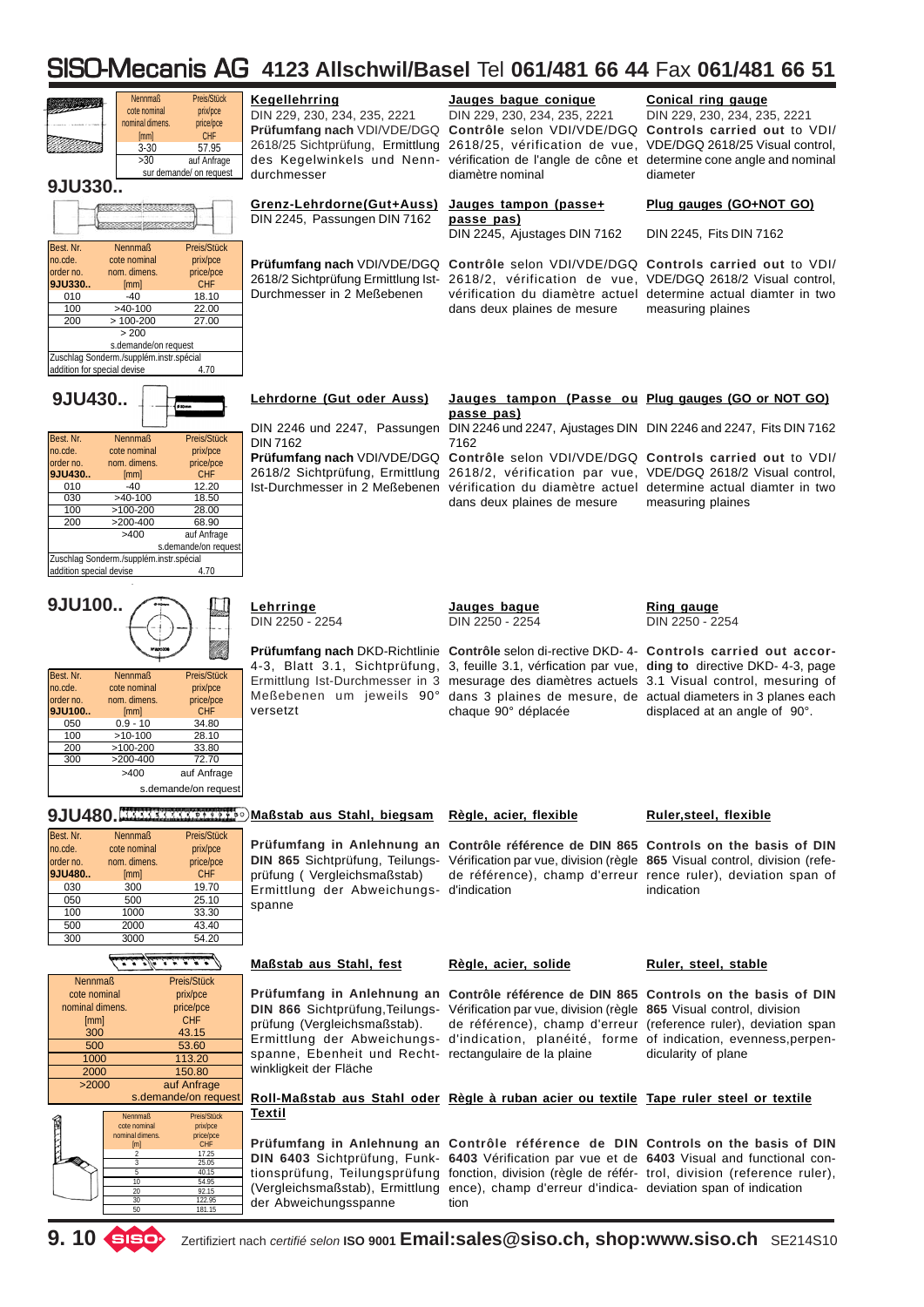

bilité

alle 44.00

tability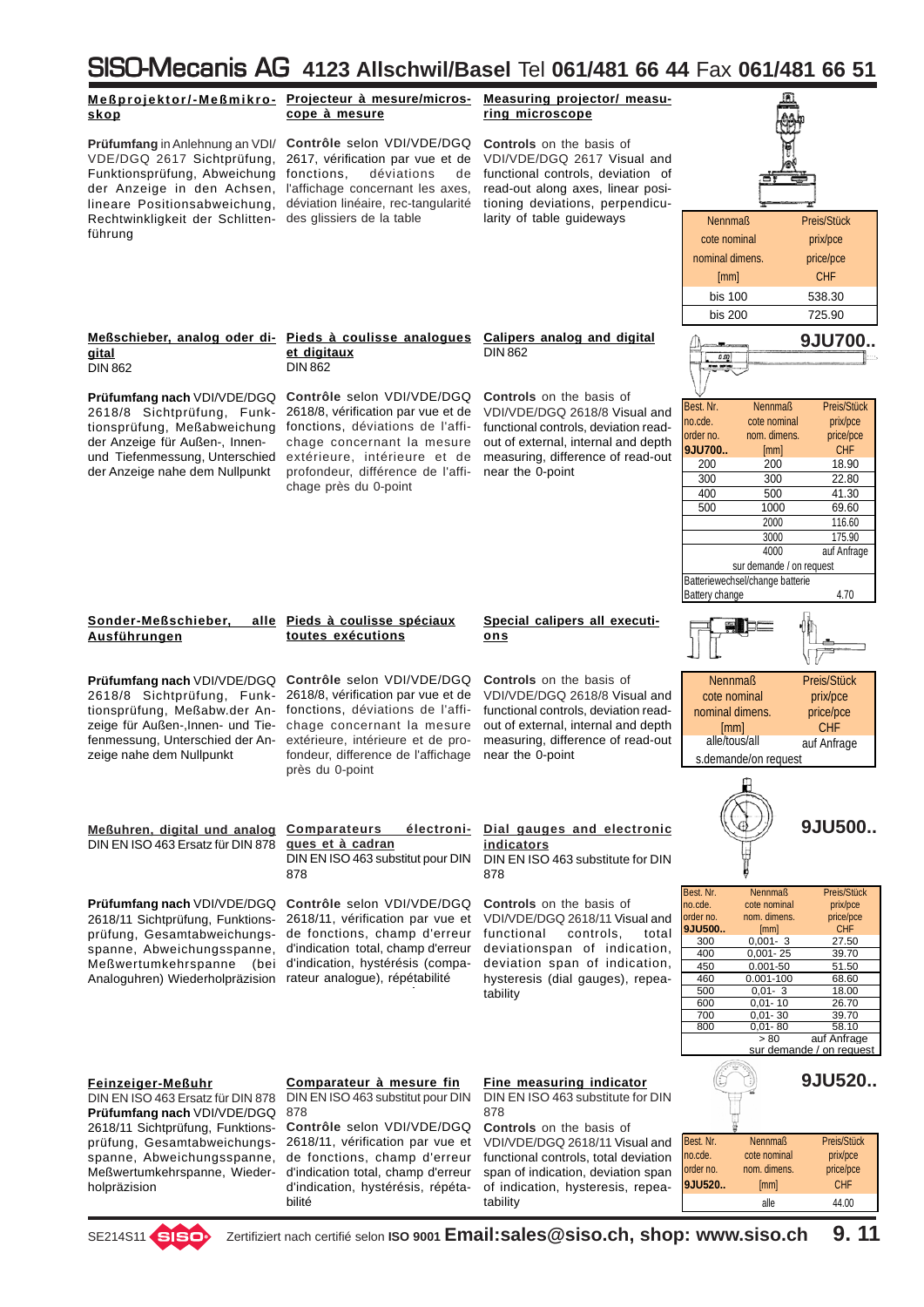|                                                                                               |                                                                                                                                           |                                                                               | <u>11 JU-IVIECANIIS AU  4123 AIISCNWII/BASEI  IEI U01/481 b6 44 FAX U01/481 b6 31</u>                                                                                        |                                                                                                                                                                                                                                                                                                |                                                                                                                                                  |
|-----------------------------------------------------------------------------------------------|-------------------------------------------------------------------------------------------------------------------------------------------|-------------------------------------------------------------------------------|------------------------------------------------------------------------------------------------------------------------------------------------------------------------------|------------------------------------------------------------------------------------------------------------------------------------------------------------------------------------------------------------------------------------------------------------------------------------------------|--------------------------------------------------------------------------------------------------------------------------------------------------|
| 9JU590                                                                                        |                                                                                                                                           | <b>Same</b><br>D) scap                                                        | Tastarm-Meßuhr (Pupitast)<br>DIN EN ISO 463 Ersatz für DIN 878                                                                                                               | Comparateur à levier<br>DIN EN ISO 463 substitute pour DIN DIN EN ISO 463 substitut to DIN<br>878                                                                                                                                                                                              | Dial test indicator<br>878                                                                                                                       |
| Best. Nr.<br>no.cde.<br>order no.<br>9JU590<br>500<br>800                                     | <b>Nennmaß</b><br>cote nominal<br>nominal dimens.<br>[mm]<br>alle/tous/all<br>in 2 Richtungen/<br>dans 2 directions/in 2 directions       | Preis/Stück<br>prix/pce<br>price/pce<br><b>CHF</b><br>44.00<br>88.00          | Prüfumfang nach VDI/VDE/DGQ<br>2618/11 Sichtprüfung, Funktions-<br>prüfung, Gesamtabweichungs-<br>spanne, Abweichungsspanne,<br>Meßwertumkehrspanne, Wieder-<br>holpräzision | <b>Contrôle</b> selon VDI/VDE/DGQ <b>Controls</b> on the basis of<br>2618/11, vérification par vue et de VDI/VDE/DGQ 2618/11 Visual and<br>fonctions, champ d'erreur d'indi- functional controls, total deviation<br>cation total, champ d'erreur span of indication, deviation span<br>bilité | d'indication, hystérésis, répéta- of indication, hysteresis, repeata-<br>bility                                                                  |
|                                                                                               |                                                                                                                                           |                                                                               | <b>Meßzeugsatz /Prüfsatz</b>                                                                                                                                                 | Jeu d'instruments de mesu- Measuring tool sets<br>re et contrôle                                                                                                                                                                                                                               |                                                                                                                                                  |
| <b>Nennmaß</b><br>cote nominal<br>nominal dimens.<br>[mm]<br>3-teilig<br>4-teilia<br>5-teilia |                                                                                                                                           | Preis/Stück<br>prix/pce<br>price/pce<br><b>CHF</b><br>50.25<br>65.95<br>86.40 | Prüfumfang entsprend<br>einzelnen Messinstrumente                                                                                                                            | der Contrôle selon les instruments Controls on the basis of the<br>individuels                                                                                                                                                                                                                 | individual insruments                                                                                                                            |
| 9JU333                                                                                        |                                                                                                                                           |                                                                               |                                                                                                                                                                              |                                                                                                                                                                                                                                                                                                |                                                                                                                                                  |
|                                                                                               | <b>15H7</b>                                                                                                                               | ۰18                                                                           | Grenz-Wellennutenlehre/<br><b>Blockmaß (Gut+Auss)</b><br>Passungen DIN 7162                                                                                                  | Jauges à rainure à tolérance/ Slotting limit gauge/ block di-<br>dimension à bloc(passe + mension (GO+NOTGO)<br>passe pas) Ajustages selon DIN Fits according to DIN 7162<br>7162 Étendue de contrôle selon                                                                                    |                                                                                                                                                  |
| Best. Nr.<br>no.cde.<br>order no.<br>9JU333<br>100<br>200                                     | <b>Nennmaß</b><br>cote nominal<br>nominal dimens.<br>[mm]<br>$-40$<br>$>40-70$<br>Zuschlag Sonderm./supplinstrspéc.<br>addition spec.dev. | Preis/Stück<br>prix/pce<br>price/pce<br>CHF<br>19.50<br>22.00<br>4.70         | Prüfumfang nach VDI/VDE/DGQ<br>2618/2, Sichtprüfung Ermittlung<br>Ist-Maß in 2 Meßebenen                                                                                     | visuelle, détermination des VDE/DGQ 2618/2, visual control,<br>plaines de mesure                                                                                                                                                                                                               | VDI/VDE/DGQ 2618/2, Contrôle Controls carried out to VDI/<br>valeurs actuelles dans deux determining of actual values in two<br>measuring planes |
| 9JU150                                                                                        |                                                                                                                                           |                                                                               |                                                                                                                                                                              | Parallelendmaß einzel Werks- Jauges paralleles, (calibr. Individual gauge block, facto-<br>kalibr aus Stabl genormte usine) matière acier di- ry calibration steel standar-                                                                                                                    |                                                                                                                                                  |
|                                                                                               |                                                                                                                                           |                                                                               |                                                                                                                                                                              |                                                                                                                                                                                                                                                                                                |                                                                                                                                                  |

| ,,,,,,,,,,, | ÷ |  |
|-------------|---|--|
|             |   |  |
|             |   |  |

| Best. Nr. | <b>Nennmaß</b>  | Preis/Stück |
|-----------|-----------------|-------------|
| no.cde.   | cote nominal    | prix/pce    |
| order no. | nominal dimens. | price/pce   |
| 9JU150    | [mm]            | <b>CHF</b>  |
| 305       | $-100$          | 15.70       |
| 310       | $-200$          | 46.30       |
| 330       | $-500$          | 78.10       |
|           | $-1000$         | 205.60      |

### **9JU150..**

| Best. Nr. | Anzahl Teile    | Preis/Stück |
|-----------|-----------------|-------------|
| no.cde.   | nombre de pcs.  | prix/pce    |
| order no. | no. of pcs.     | price/pce   |
| 9JU150    |                 | <b>CHF</b>  |
|           |                 |             |
|           | 10              | 87.45       |
|           | 20              | 175.15      |
|           | $\overline{31}$ | 258.30      |
|           | 32              | 266.60      |
|           | 36              | 300.00      |
|           | 37              | 308.35      |
|           | 42              | 350.00      |
|           | 43              | 358.30      |
|           | 46              | 383.30      |
| 400       | 47              | 443.00      |
|           | 51              | 425.00      |
|           | 76              | 633.30      |
|           | 82              | 683.30      |
|           | 83              | 691.60      |
|           | 86              | 716.60      |
|           | 87              | 725.00      |
|           | 91              | 758.30      |
|           | 95              | 791.60      |
|           | 103             | 847.90      |
|           | 112             | 933.25      |
|           | 116             | 966.60      |
|           | 1               | 975.00      |
|           | 121             | 1008.00     |
|           | 125             | 1042.00     |

### **Parallelendmaßsatz Werkskalibr. aus Stahl, genormte Abmessung**

chen mittels Planglas-platte, Beurteilung der Meßflächen (Meßflä-

streifen sein). Ermittlung der Abweichung des Mittenmaßes vom Nennmaß, Ermittlung d. Abwei-

DIN 861 Teil 1, Ausg. 01.80

chungsspanne

DIN 861 Teil 1, Ausg. 01.80 **Prüfumfang nach** VDI/VDE/DGQ

**Maße**

#### **Prüfumfang nach** VDI/VDE/DGQ 2618/17 Gen.0,1,2

Prüfung der Abschiebbarkeit beider Meßflächen mittels Planglasplatte, Beurteilung der Meßflächen(Meßflächen müssen frei von Interferenzstreifen sein) Ermittlung der Abweichung des Mittenmaßes vom Nennmaß, Ermittlung d. Abweichungsspanne

### **kalibr. aus Stahl, genormte usine) matière acier, dimensions standardisées**

2618/17 Gen.0,1,2; Prüfung der 2618/17, précision 0,1,2. Contrôl Abschiebbarkeit beider Meßflä- du déplacement des deux plaines class 0,1,2; the sliding resistance chen müssen frei von Interferenz-de mesurage (les plaines de Selon DIN 861 part. 1, edition 01.80 **Contrôle** selon VDI/VDE/DGQ de mesure par plateau de verre planifié. Jugement sur des plaines mesurage doivent être sans of interference fringes), deviation bandes d'interférence). Mesurage de la déviation de la valeur moyenne. Mesurage du champ de deviation.

### **br. usine) matière acier, dimensions standardisées**

Selon DIN 861 par 1., edition 01.80 **Contrôle**

selon VDI/VDE/DGQ 2618/17, précision 0,1,2. Contrôl du déplacement des deux plaines de mesure par plateau de verre planifié. Jugement sur des plaines de mesurage (les plaines de mesurage doivent être sans bandes d'interférence). Mesurage de la déviation de la valeur moyenne. Mesurage du champ de deviation.

### **ry calibration, steel, standardized dimensions** DIN 861 part 1, edition 01.80

**Controls carried out** to VDI/ VDE/DGQ 2618/17 accuracy class of both measuring planes using optical flat, verification of the measuring surfaces (must be free of the measured average value to the nominal value, deviation span of indication

### **Jeu de jauges paralleles, (cali-Set of gauge blocks, factory calibration, steel, standardized dimensions**

DIN 861 part 1, edition 01.80

**Controls carried out** to VDI/ VDE/DGQ 2618/17 accuracy class class 0,1,2; the sliding resistance of both measuring planes using optical flat, verification of the measuring surfaces (must be free of interference fringes), deviation of the measured average value to the nominal value, deviation span of indication



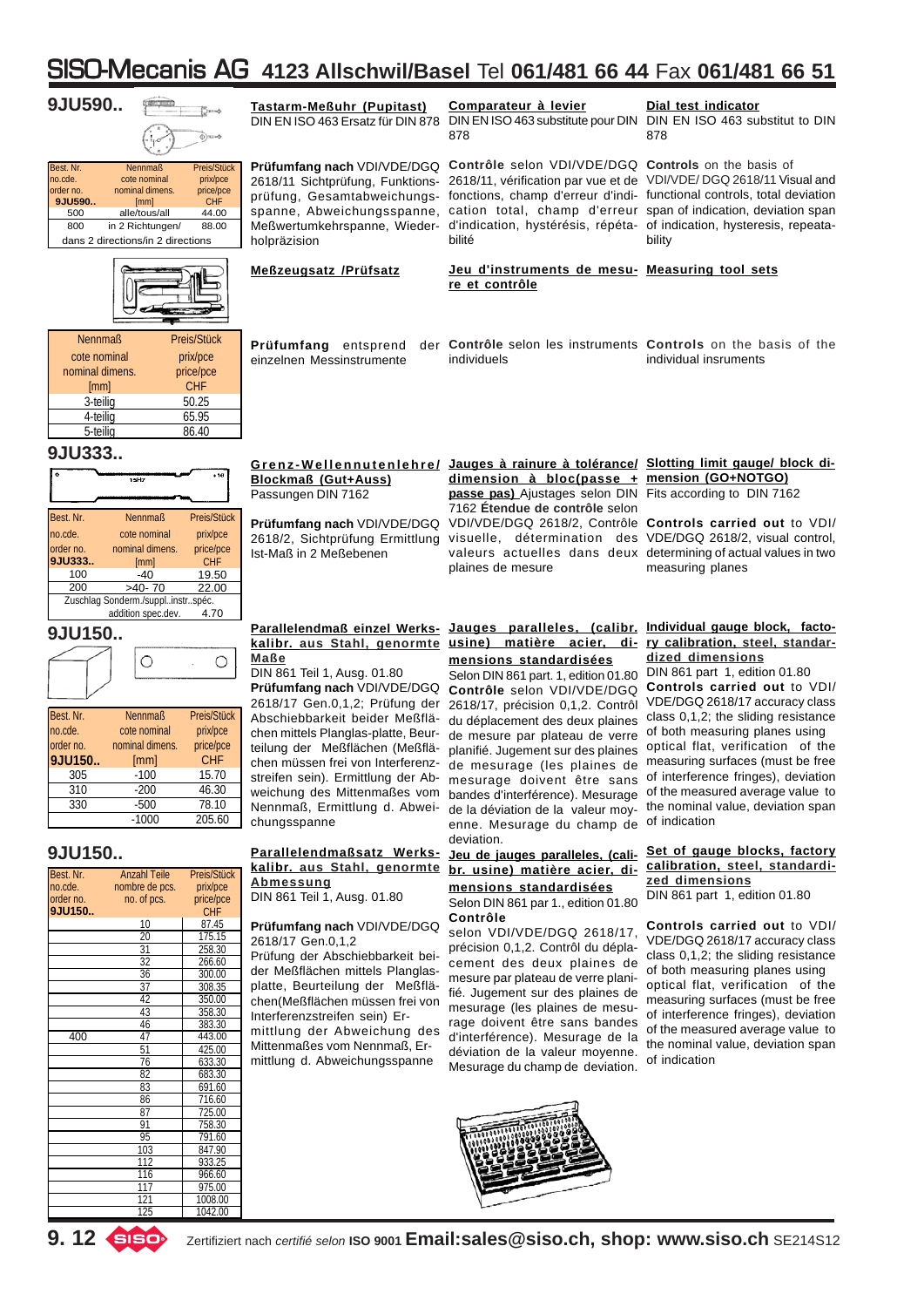**Parallelendmaße Werkskali-Jauges paralleles, calibration Individual gauge block, factobr. aus Keramik, Hartmetall** DIN 861 Teil 1, Ausg. 01.80 **Prüfumfang nach** VDI/VDE/DGQ Selon DIN 861 part. 1, edit.01.80 2618/17 Gen.0,1,2, Prüfung der **Contrôle** selon VDI/VDE/DGQ Abschiebbarkeit beider Meß-2618/17, précision 0,1,2. Contrôle flächen mittels Planglasplatte, du déplacement des deux plaines Beurteilung der Meßflächen de mesure par plateau de verre (Meßflächen müssen frei von In-planifié. Jugement sur des plaines terferenzstreifen sein), Ermittlung de mesurage (les plaines de der Abweichung d. Mittenmaßes mesurage doivent être sans vom Nennmaß, Ermittlung der bandes d'interférence). Mesura-Abweichungsspanne

**Sonder-Parallelendmaße Jauges paralleles spécialaux, Werkskalibr. aus Stahl, un-calibration d'usine, matière genormte Abmessung**

**d'usine,matière carbure, ceramic**

ge de la déviation de la valeur moyenne et du champ de déviation

**acier, dimensions pas stan-mensions not standardised dardisées**

**ry calibration, carbide, ceramic**

DIN 861 part 1, edition 01.80 **Controls carried out** to VDI/ VDE/DGQ 2618/17 accuracy class 0,1,2; the sliding resistance of both measuring planes using optical flat, verification of the measuring surfaces (must be free of interference fringes), deviation of the measured average value to the nominal value, deviation span of indication

**Individual special gauge block, factory calibration,steel, di-**

| 9JU150 |
|--------|
|        |

| Best. Nr.         | <b>Nennmaß</b> | Preis/Stück |
|-------------------|----------------|-------------|
| no.cde.           | cote nominal   | prix/pce    |
| order no.         | nom. dimens.   | price/pce   |
| 9JU150            | [mm]           | CHF         |
| 100(im Satz       | $-100$         | 13.10       |
| en jeu, in set)   |                |             |
| 105 (Einzeln,     | $-100$         | 18.90       |
| 110 seul, single) | $-200$         | 55.90       |

| <b>Nennmaß</b>  | Preis/Stück         |
|-----------------|---------------------|
| cote nominal    | prix/pce            |
| nominal dimens. | price/pce           |
| [mm]            | CHF                 |
| alle/tous/all   | auf Anfrage         |
|                 | s.demande/onrequest |

**Parallelendmaß-Zubehör Jauges parallèles accessoi-Werkskalibr. aus Stahl, unge-res, matière acier, dimensinormte Abmessung**

maß

## **ons pas standardisées**

**Prüfumfang nach** VDI/VDE/DGQ **champs de contrôle** selon VDI/ 2618/17 Gen.0,1,2, Sicht-VDE/DGQ 2618/17, précision prüfung, Parallelität der Messflä-.0,1,2. Controle visuelle, parallélischen, Ebenheitsprüfung, Ermit-me des surfaces de mesure, tlung der Abweichung v. Nenn-planiété, vérification de la deviation de la dimension nominale

### **Individual gauge block accessories, steel, dimensions not standardised**

**Controls carried out** to VDI/ VDE/DGQ 2618/17 accuracy class 0,1,2; visual control, parallelism of the measuring surfaces, flatness, deviation from the nominal values



### **Prüfprismen**

schied bei Prismenpaaren

### **Prisme de contrôle**

**Prüfumfang in Anlehn. an** VDI/ **Contrôle** selon VDI/VDE/DGQ VDE/ DGQ 2618/22, Ein-2618/22, angle de visée, planéité schnittwinkel, Ebenheit d. Auf-des surfaces, parallélisme des nahmefläche, Parallelität der Be-lignes de tangence, différence rührungslinien, Höhenunter-de la hauteur entre différentes paires de prismes

### **Control prism**

**Controls carried out** to VDI/ VDE/DGQ 2618/22, angle of incision, flatness of surfaces, parallelism of contact lines, height differences of different pairs of prisms

alle/tous/all 26.65



| <b>Bauart</b> | Preis/Stück |
|---------------|-------------|
| type          | prix/pce    |
| type          | price/pce   |
|               | <b>CHF</b>  |
| 1x            | 129.60      |
| 2х            | 193.50      |
| 1v            | 350.60      |
|               |             |

**9JU570..**

### **Prüfstifte**

DIN 2269 **Prüfumfang** nach VDI/VDE/DGQ **Contrôle** selon VDI/VDE/DGQ 2618 Blatt 4.2, Sichtprüfung, 2618 feuille 4.2, contrôle visuelle, Durchmesserermittlung (in 3 Meßebenen um jeweils 90° versetzt)

**Grenz-Rachenlehre (Gut+**

DIN 7163, Passungen DIN 7163

**Prüfumfang nach** VDI/VDE/DGQ

Sichtprüfung, Ermittlung Arbeits-

**Ausschuss)**

und 7162

2618/3

maßes

**Tiges de contrôle cylindrique Cylindrical gauges** DIN 2269 vérification des diamètres (en 3 plaines de mesure, chaque dépla-

cée par 90 °)

### DIN 2269

**Controls carried out** to VDI/ VDE/DGQ 2618 page 4.2, visual control and diameters (in 3 measuring planes, each 90 ° displaced)

| Best. Nr. | Ausführung                 | Preis/Stück |
|-----------|----------------------------|-------------|
| no.cde.   | execution                  | prix/pce    |
| order no. | execution                  | price/pce   |
| 9JU570    |                            | CHF         |
| 500       | im Satz/en jeu/in set      | 5.80        |
| 400       | einzeln//individ./individ. | 9.00        |
|           |                            |             |

| Tampon à gorge à tolérance<br>(passe+ne passe pas)                                               | Limit snap gauge (GO+NOT<br>GO)                                                      |                                   |
|--------------------------------------------------------------------------------------------------|--------------------------------------------------------------------------------------|-----------------------------------|
| et 7162                                                                                          | DIN 7163, ajustages selon 7163 DIN 7163, fits according to DIN<br>7163 and 7162      | Best. Nr.<br>no.cde.              |
| Contrôle selon VDI/VDE/DGQ<br>2618/3, contrôle visuel, vérifi-<br>cation des diamètres actuelles | Controls carried out to VDI/<br>VDE/DGQ 2618/3<br>Visual control and the actual dia- | order no.<br>9JU600<br>100<br>200 |
|                                                                                                  | meters                                                                               | 300                               |



| Best. Nr.                           | <b>Nennmaß</b>  | Preis/Stück          |  |
|-------------------------------------|-----------------|----------------------|--|
| no.cde.                             | cote nominal    | prix/pce             |  |
| order no.                           | nominal dimens. | price/pce            |  |
| 9JU600                              | [mm]            | CHF                  |  |
| 100                                 | $-20$           | 26.00                |  |
| 200                                 | $>20-100$       | 25.30                |  |
| 300                                 | >100-200        | 33.20                |  |
| 400                                 | $>200-500$      | 59.60                |  |
|                                     | >500-1000       | auf Anfrage          |  |
|                                     |                 | s.demande/on request |  |
| Zuschlag Sondermass./suppldim.spéc. |                 |                      |  |
| addition spec.dimens.               |                 | 4.70                 |  |

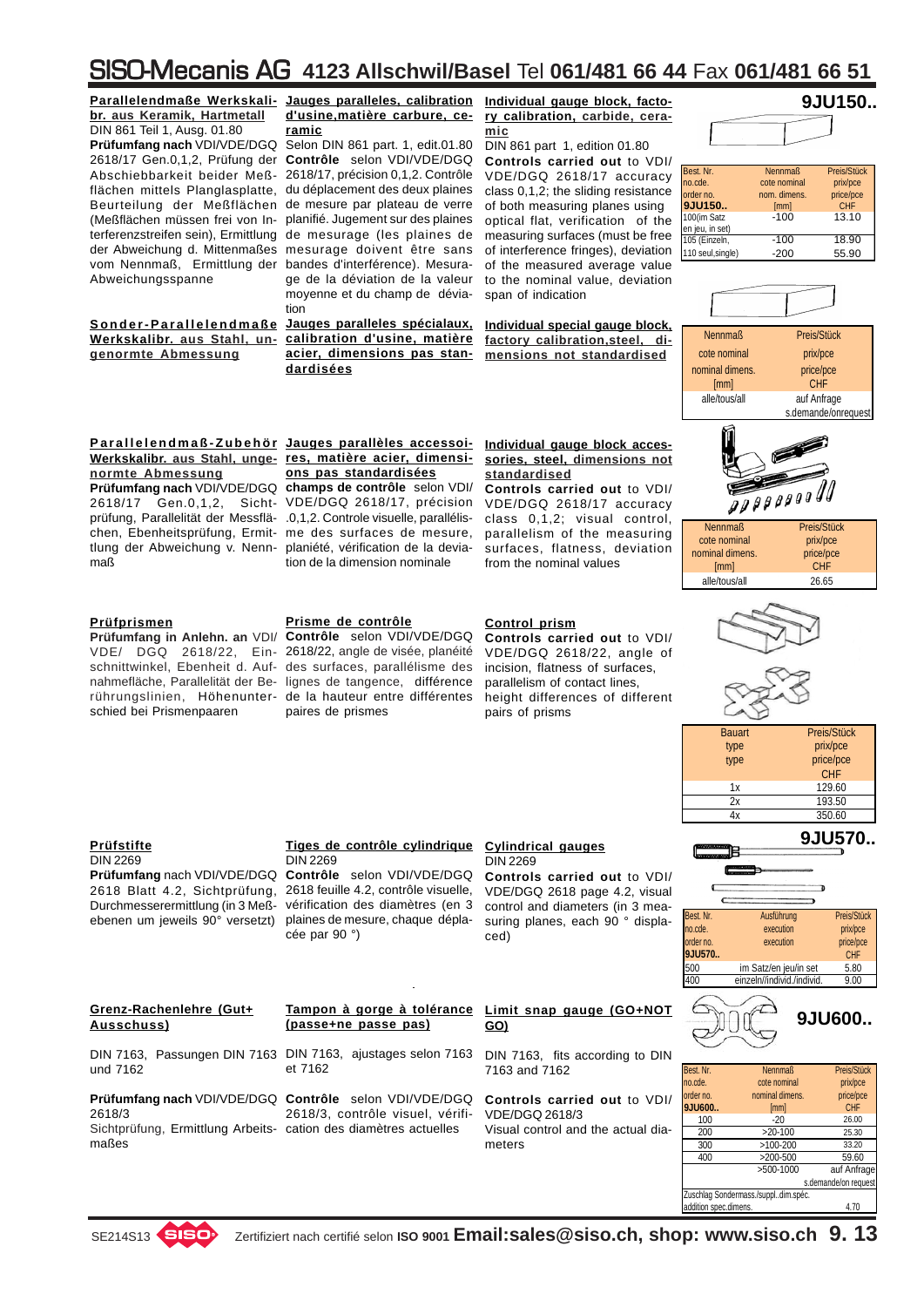| 9JU680                                                                                                                                                                                                                                                                                                                                                                                                | Radienlehren (Satz)                                                                                                                                            | Jauges de rayon (jeu)                                                                                                                                                                                                                                                                                                                                                                                        | Radii gauges (set)                                                                                                                                                                                                                                                                                                   |
|-------------------------------------------------------------------------------------------------------------------------------------------------------------------------------------------------------------------------------------------------------------------------------------------------------------------------------------------------------------------------------------------------------|----------------------------------------------------------------------------------------------------------------------------------------------------------------|--------------------------------------------------------------------------------------------------------------------------------------------------------------------------------------------------------------------------------------------------------------------------------------------------------------------------------------------------------------------------------------------------------------|----------------------------------------------------------------------------------------------------------------------------------------------------------------------------------------------------------------------------------------------------------------------------------------------------------------------|
| Best. Nr.<br>Preis/Stück<br>no.cde.<br><b>Blattzahl/jauges</b><br>prix/pce<br>order no.<br>blades<br>price/pce<br>9JU680<br><b>CHF</b><br>100<br>22.00<br>Grundpreis<br>pro Blatt/par jauge<br>2.80<br>per gauge                                                                                                                                                                                      | Prüfumfang<br>Sichtprüfung, Ermittlung Ist-Maß                                                                                                                 | Contrôle<br>Contrôle par vue, vérification<br>valeurs actuels                                                                                                                                                                                                                                                                                                                                                | <b>Controls carried out</b><br>Visual control, determining the<br>actual values                                                                                                                                                                                                                                      |
| Preis/Stück<br>Ausführung<br>execution<br>prix/pce<br>execution<br>price/pce<br>CHF<br>134.80<br>alle/tous/all                                                                                                                                                                                                                                                                                        | <b>Rautiefenmeßgerät</b><br>Prüfumfang<br>Sichtprüfung, Funktionsprüfung<br>größen Ra und Rz, Ermittlung der rugosité Ra et Rz<br>Rauheitskenngrößen Ra und Rz | Rugosimètre<br>Contrôle<br>Contrôle visuelle et de fonctions,<br>Ermittlung der Rauheitskenn- vérifications des paramètres de                                                                                                                                                                                                                                                                                | Roughness gauge<br>Controls carried out<br>Visual and functional controls,<br>determining the roughness<br>parameters Ra and Rz                                                                                                                                                                                      |
| Rings In                                                                                                                                                                                                                                                                                                                                                                                              | Rauhigkeitsnormal                                                                                                                                              | Etalon de rugosité                                                                                                                                                                                                                                                                                                                                                                                           | Roughness standard                                                                                                                                                                                                                                                                                                   |
| Preis/Stück<br>Ausführung<br>in CHF<br>92.60<br>alle                                                                                                                                                                                                                                                                                                                                                  | Prüfumfang<br>Rauheitskenngrößen Ra und Rz                                                                                                                     | Champs de contrôle<br>Sichtprüfung, Ermittlung der Contrôle de vue, vérifications des Visual control, determining the<br>paramètres de rugosité Ra et Rz                                                                                                                                                                                                                                                     | Controls carried out<br>roughness parameters Ra and Rz                                                                                                                                                                                                                                                               |
| <b>Skalenwert</b><br>Preis/Stück                                                                                                                                                                                                                                                                                                                                                                      | Horizontal-Richtwaage<br><b>DIN 877</b>                                                                                                                        | Niveau de précision à bulle<br><b>DIN 877</b>                                                                                                                                                                                                                                                                                                                                                                | <b>Precision Spirit levels</b><br><b>DIN 877</b>                                                                                                                                                                                                                                                                     |
| resolution<br>prix/pce<br>resolution<br>price/pce<br><b>CHF</b><br>[mm]<br>61.20<br>$-0.05$<br>$>0.05 - 0.2$<br>39.40<br>> 0.2<br>30.60                                                                                                                                                                                                                                                               | punktabweichung                                                                                                                                                | Prüfumfang nach VDI/ VDE/ Contrôle selon VDI/VDE/DGQ<br>tionsprüfung, Abweichung der fonctions, déviations de l'af-<br>Anzeige, Querstabilität, Null- fichage, stabilité transversale,<br>déviation du zéro                                                                                                                                                                                                  | <b>Controls carried out to VDI/</b><br>DGQ/ 2618 Sichtprüfung, Funk- 2618, vérification par vue et de VDE/ DGQ/ 2618 Visual and<br>functional control, deviation of<br>read-out, crosswise stability,<br>deviation of 0-point                                                                                        |
|                                                                                                                                                                                                                                                                                                                                                                                                       | Rahmen-Richtwaage<br><b>DIN 877</b>                                                                                                                            | et à cadre<br><b>DIN 877</b>                                                                                                                                                                                                                                                                                                                                                                                 | Niveau de précision, à bulle Precision spirit level with a<br>frame<br><b>DIN 877</b>                                                                                                                                                                                                                                |
| <b>Skalenwert</b><br>Preis/Stück<br>resolution<br>prix/pce<br>resolution<br>price/pce<br><b>CHF</b><br>[mm]<br>$-0.05$<br>70.70<br>$>0,05-0,2$<br>51.00<br>> 0.2<br>39.40                                                                                                                                                                                                                             | ligkeit                                                                                                                                                        | Prüfumfang nach VDI/ VDE/ Étendue de contrôle selon VDI/<br>DGQ/ 2618, Sichtprüfung, Funk- VDE/DGQ 2618, Verification par<br>tionsprüfung, Abweichung der vue et de fonctions, déviations de<br>Anzeige, Querstabilität, Null- l'affichage, stabilité transversale,<br>punktabweichung, Rechtwink- déviation du zéro, forme réctan-<br>qulaire                                                               | <b>Controls carried out to VDI/</b><br>VDE/ DGQ/ 2618 Visual and<br>functional control, deviation of<br>read-out, crosswise stability,<br>deviation of 0-point, perpendicu-<br>larity                                                                                                                                |
| 9JU750                                                                                                                                                                                                                                                                                                                                                                                                | Innen                                                                                                                                                          | Schnelltaster für Außen und Mesureur à bras rapide exté-<br>rieur et intérieur                                                                                                                                                                                                                                                                                                                               | Rapid caliper gauges, for<br>external and internal dimen-<br><u>sions</u>                                                                                                                                                                                                                                            |
| Best. Nr.<br><b>Nennmaß</b><br>Preis/Stück<br>cote nominal<br>no.cde.<br>prix/pce<br>nominal dimens.<br>order no.<br>price/pce<br>9JU750<br><b>CHF</b><br>[mm]<br>alle/tous/all<br>39.30<br>200                                                                                                                                                                                                       | Wiederholpräzision                                                                                                                                             | Prüfumfang nach VDI/ VDE/ Étendue de contrôle selon VDI/<br>DGQ/ 2618/13, Sichtprüfung, VDE/DGQ 2618/13, Verification<br>Funktionsprüfung, Abweichungs- par vue et de fonctions, champ<br>spanne, Meßwertum-kehrspanne, d'erreur d'inducation, hystérésis,<br>répétabilité                                                                                                                                   | Controls carried out to VDI/<br>VDE/ DGQ/ 2618/13, visual and<br>functional control, deviation span<br>of indication, hysteresis, repeata-<br>bility                                                                                                                                                                 |
| 9JU800<br><u>הייציריים ביניה היישובה</u> הדר<br>ä.<br>Best. Nr.<br>Preis/Stück<br><b>Nennmaß</b><br>no.cde.<br>cote nominal<br>prix/pce<br>nominal dimens.<br>price/pce<br>order no.<br><b>CHF</b><br>9JU800<br>[mm]<br>$-200$<br>18.90<br>020<br>$>200-300$<br>100<br>22.80<br>500<br>$>300-500$<br>27.50<br>800<br>$>500-800$<br>41.40<br>900<br>$>800-1000$<br>45.80<br>990<br>47.05<br>>1000-1500 | und digital<br>und Anzeigearten<br>Innen- und Tiefenmessungen                                                                                                  | Tiefenmeßschieber, analog Pied à coulisse de profon-<br>deur, analogue et digitale<br>DIN EN ISO 13385 alle Bauformen DIN EN ISO 13385 toutes<br>executions et affichages<br>Prüfumfang nach VDI/ VDE/ Contrôle selon VDI/VDE/DGQ<br>Funktionsprüfung, Meßabwei- fonctions, déviations de l'af-<br>chung der Anzeige für Außen- fichage concernant la mesure<br>extérieure, intérieure et de pro-<br>fondeur | Depth caliper, analogue and<br>digital<br>DIN EN ISO 13385 all executions<br>and read-outs<br>Controls carried out to VDI/<br>DGQ 2618/9, Sichtprüfung, 2618/9, Verification par vue et de VDE/ DGQ 2618/9, visual and<br>functional control, deviation of<br>read-out for external, internal and<br>depth measuring |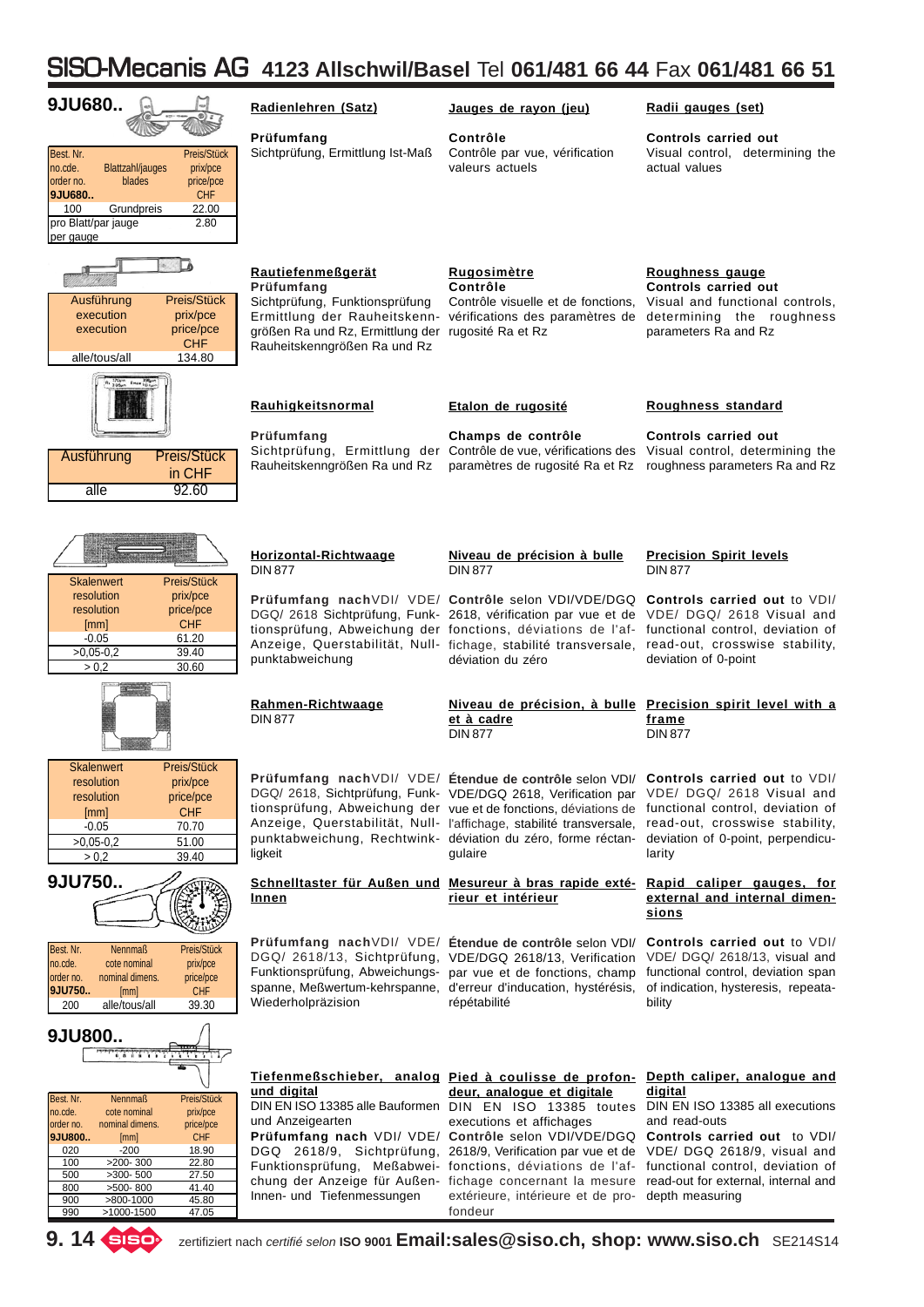#### SISO-Mecanis AG **4123 Allschwil/Basel** Tel **061/481 66 44** Fax **061/481 66 51 Tiefenmeßschraube Micromètre de profondeur 9JU820.. Depth micrometers** DIN 863 DIN 863 DIN 863 **Prüfumfang nach VDI/ VDE/ Contrôle selon VDI/VDE/DGQ Controls on the basis of** DGQ 2618/6 Sichtprüfung, Funk-2618/6, vérification par vue et de VDI/VDE/ DGQ 2618/6 Visual and tionsprüfung, Meßabweichung fonctions, déviations de l'affi- functional controls, deviation of der Anzeige, Ebenheit der Meß- chage, planéité des contacts et indication, flatness of measuring flächen an Spindel und Meß-de la face de mesure faces at spindle and bridge brücken Best. Nr. Nennmaß Preis/Stück no.cde. cote nominal prix/pce<br>order no. nominal dimens. price/pce nominal dimens. price/pce **9JU820.** [mm] CHF  $42.20$ **9JU830.. Tiefenmeßschraube Rallonge pour micromètre de micrometer extension Verlängerung profondeur** DIN 863 Best. Nr. Nennmaß Preis/Stück DIN 863 DIN 863 no.cde. cote nominal prix/pce order no. nominal dimens. price/pce **Prüfumfang nach VDI/ VDE/ Contrôle selon VDI/VDE/DGQ Controls on the basis of 9JU830.** [mm]<br>050 -100 DGQ 2618/6 Sichtprüfung, Er-2618/6, vérification par vue, VDI/VDE/ DGQ 2618/6 Visual 050 -100 15.30<br>100 -200 17.40 vérification valeurs actuelles mittlung Istmaß control, determining the actual 100 -200 17.40<br>200 -400 34.35 values 200 -400 34.35<br>300 -600 57.70  $\frac{300}{400}$  -600 57.70<br>400 >600 91.10  $5600$  91.10 **Tiefenmeßuhr Comparateur de profondeur Dial depth gauge Prüfumfang in Anlehn. an VDI/ Contrôle selon VDI/VDE/DGQ Controls on the basis of** VDE/ DGQ 2618/11 Sichtprüfung, 2618/11, vérification par vue et de VDI/VDE/DGQ 2618/11 Visual and Funktionsprüfung, Gesamtab- fonctions, champ d'erreur d'indi- functional controls, total deviation weichungsspanne, cation, hystérésis, répétabilité, span of indication, deviation span of indication, hysteresis, repeatachhungsspanne, Meßwertum-planéité de la face de mesure kehrspanne, Wiederholpräzision, biliy, flatness of measuring faces Nennmaß Preis/Stück Ebenheit der Meßbrücke cote nominal prix/pce nominal dimens. price/pce [mm] CHF  $-10$   $38.75$ <br> $-100$   $76.85$ 76.85 **Stahlwinkel 90° Équerre en aciere 90° Steel square 90°** DIN 875 DIN 875 DIN 875 **Prüfumfang nach** VDI/ VDE/ **Contrôle** selon VDI/VDE/DGQ **Controls carried out** to VDI/ Nennmaß Preis/Stück DGQ 2618/22 Sichtprüfung, Ab-2618/22, vérification par vue, VDE/ DGQ/ 2618/22 Visual cote nominal prix/pce weichung der Winkelfläche vom déviation de la surface de l'angle control, deviation of surfaces to nominal dimens. price/pce 90° Winkel, Ebenheitsprüfung der de l'angle 90°, planéité des 90° angle, flatness of measuring [mm] CHF Winkelflächen surfaces d'équerre surfaces  $-100$  18.15<br> $-400$  24.80  $24.80$ >400 auf Anfrage s.demande/on request Ũ **Haarwinkel Équerre à biseaux 9JU830.. Bevelled edge suare** DIN 875 DIN 875 DIN 875 Best. Nr. Nennmaß Preis/Stück no.cde. cote nominal prix/pce **Prüfumfang nach** VDI/ VDE/ **Contrôle** selon VDI/VDE/DGQ **Controls carried out** to VDI/ order no. nominal dimens. price/pce DGQ 2618/22 Sichtprüfung 2618/22, vérification par vue, VDE/ DGQ/ 2618/22 Visual **9JU335.** [mm] CHF<br>100 - 100 27.80 Abweichung der Winkelfläche vom déviation de la surface de l'angle control, deviation of surfaces to 100 -100 27.80<br>400 -400 33.10 90° Winkel, Geradheit, Parallelität de l'angle de 90°, planéité, écart 90° angle, straightness, paralle-400 33.10 de rectitude, parallélisme lism auf Anfrage demande/on request m **Zentrierwinkel Équerre à centrer Centering square** Nennmaß Preis/Stück **Prüfumfang in Anlehn. an** VDI/ **Contrôle** selon VDI/VDE/DGQ **Controls carried out** to VDI/ cote nominal prix/pce nominal dimens. price/pce VDE/ DGQ 2618/22 Sichtprüfung, 2618/22, vérification par vue, VDE/ DGQ/ 2618/22 Visual [mm] CHF Winkeldifferenz der 45°- Winkel, déviation de l'angle de 45°, control, deviation of 45 ° angle, Ebenheit der Schenkel planéité des côtés flatness of brackets alle/tous/all 26.90

SE214S15 Zertifiziert nach certifié selon **ISO 9001 Email:sales@siso.ch, shop: www.siso.ch 9. 15**